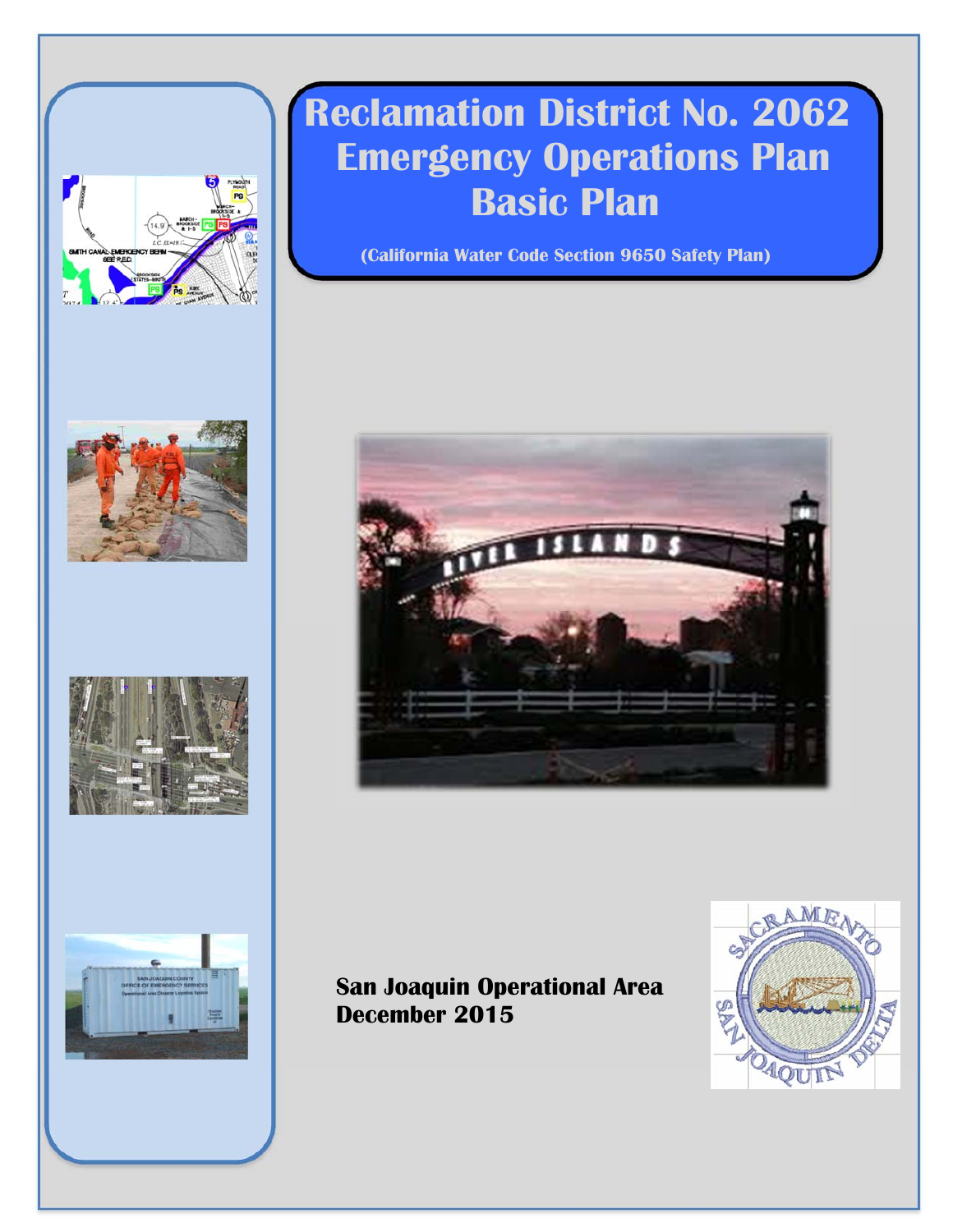# DISCLAIMER

"This Emergency Operations Plan ("Plan") is intended to be a set of guidelines to be followed in the event of a flood emergency. Emergency conditions may vary significantly, and may require that different elements of the Plan be utilized depending upon the nature and extent of the particular emergency event, despite language in the Plan that appears to mandate certain actions. Notwithstanding anything to the contrary set forth in the Plan, including any language that appears to require particular  $\arctan(s)$ , the District preserves the ability to undertake all or any portion of the Plan as necessary and appropriate to respond to the particular emergency and preserve life and property. Under no circumstances will the District Board or its officers or employees be personally responsible for the procedures undertaken or not undertaken by Reclamation District No. 2062 in the event of a flood emergency, regardless of whether such procedures were or were not included in the Plan."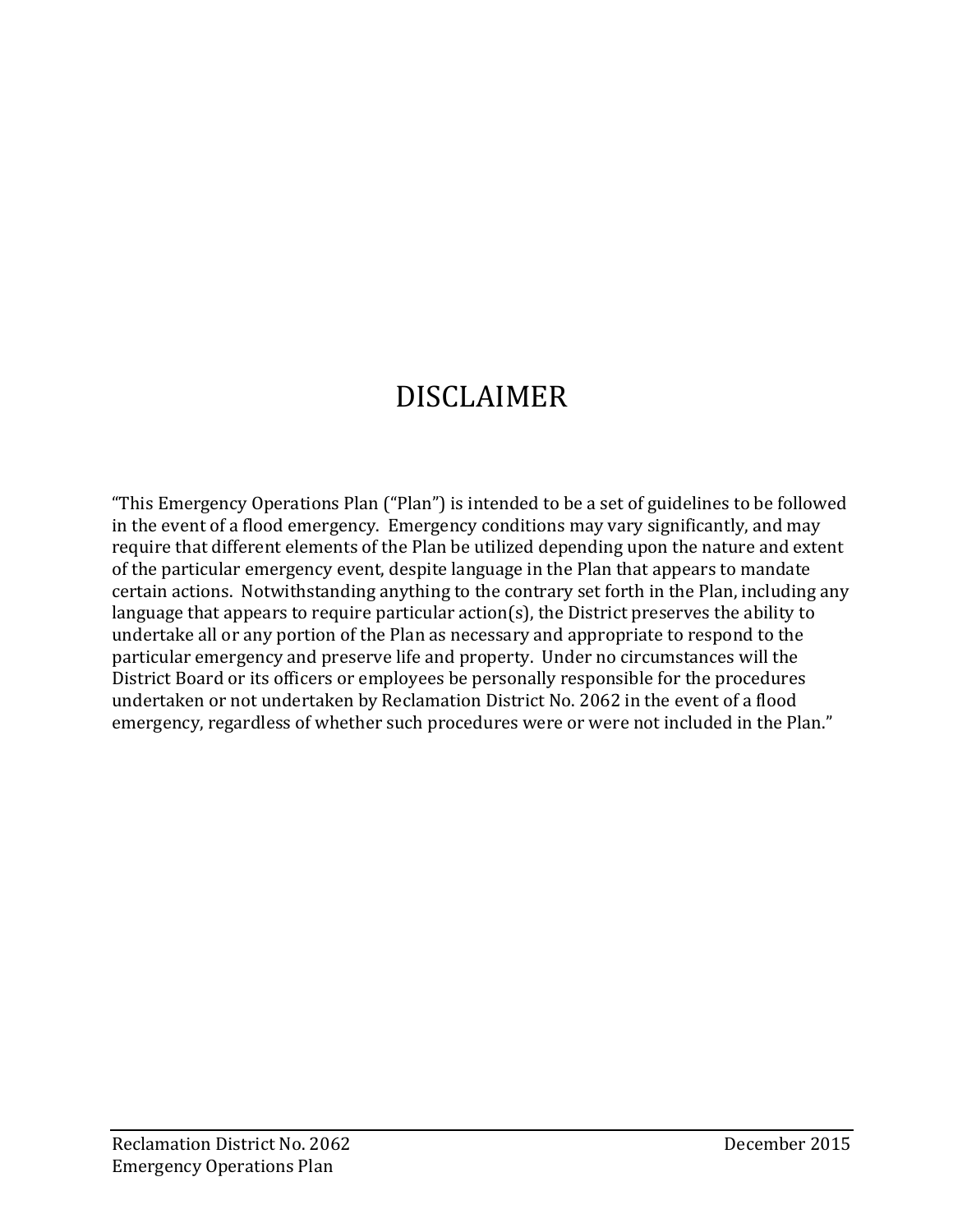#### **RECLAMATION DISTRICT No. 2062 STEWART TRACT** 73 W. Stewart Road Lathrop, CA 95330

December 17, 2015

To Whom It May Concern:

This document and accompanying annex map, having been duly reviewed and approved by the Board of Trustees of Reclamation District No. 2062, is hereby promulgated as the official emergency plan of the District. District staff is directed to use this Plan as the basis for emergency response to flood events. This Plan meets the safety plan requirements of Section 9650 of the California Water Code and is compliant with the National Incident Management System (NIMS) and the National Response Framework.

The District Secretary is hereby directed to distribute this Plan to outside agencies in accordance with the Record of Initial Distribution to ensure proper inter-agency coordination during emergency operations. Copies of the Plan shall be provided to additional agencies upon request.

The Board of Trustees shall review this Plan and accompanying annex every third annual meeting or after each major levee modification during the completion of the community for needed changes and updates. The Board President is authorized to make routine updates and changes to the Plan as required by changes in district operations and personnel and changes to outside agency plans that affect district operations.

The Board of Trustees of Reclamation District No. 2062 shall review this Plan at least once every three years and after any major flood event where the Plan was used to guide District response. The District Secretary shall maintain a record of Board plan reviews and approval actions in accordance with District documentation procedures and policies.

Sincerely,

Susan Dell'Osso, President **Board of Trustees** Reclamation District No. 2062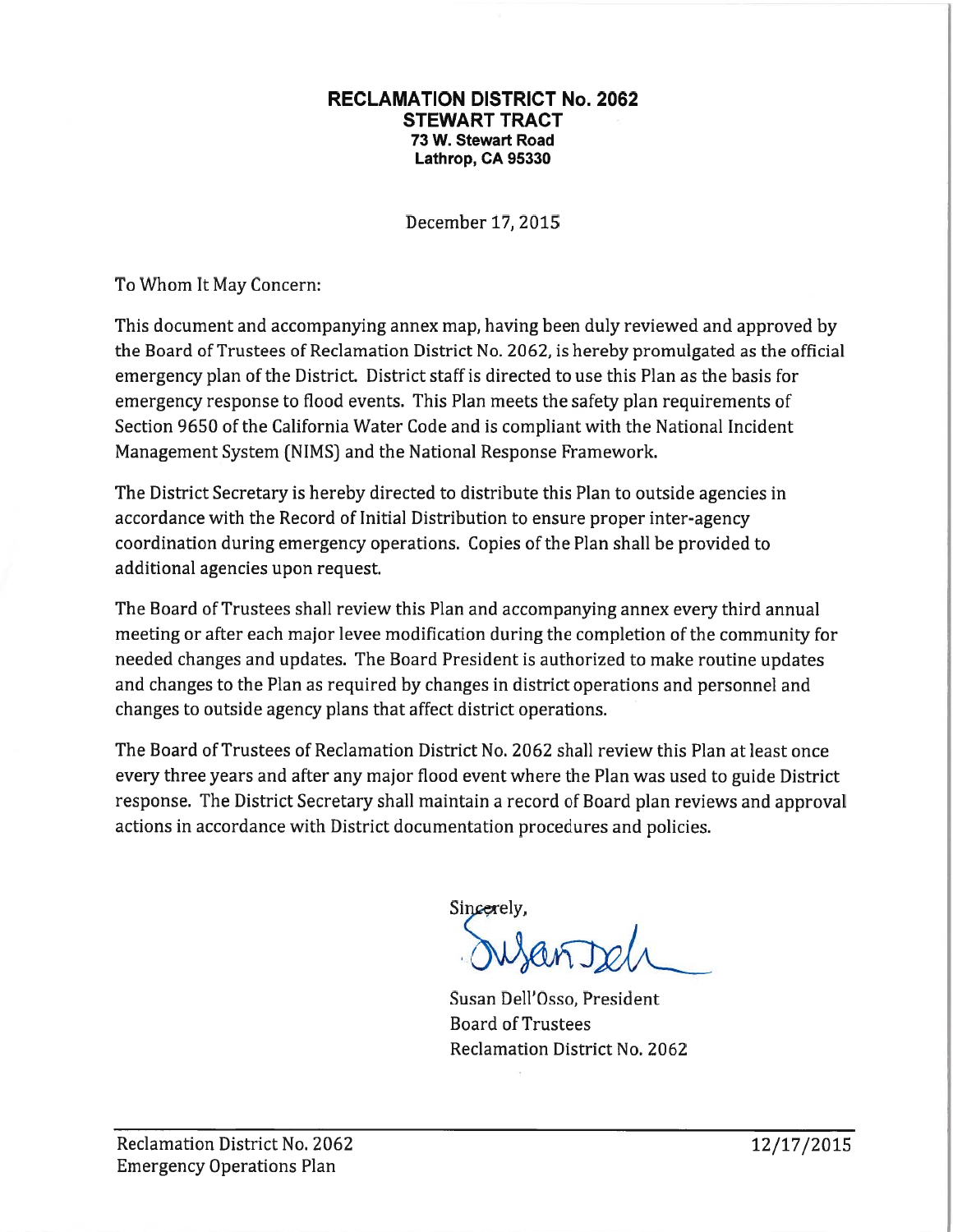# Record of Changes

| Revision # | Sections Revised | Date of Distribution | Name of Approving<br>Authority |
|------------|------------------|----------------------|--------------------------------|
|            |                  |                      |                                |
|            |                  |                      |                                |
|            |                  |                      |                                |
|            |                  |                      |                                |
|            |                  |                      |                                |
|            |                  |                      |                                |
|            |                  |                      |                                |
|            |                  |                      |                                |
|            |                  |                      |                                |
|            |                  |                      |                                |
|            |                  |                      |                                |
|            |                  |                      |                                |
|            |                  |                      |                                |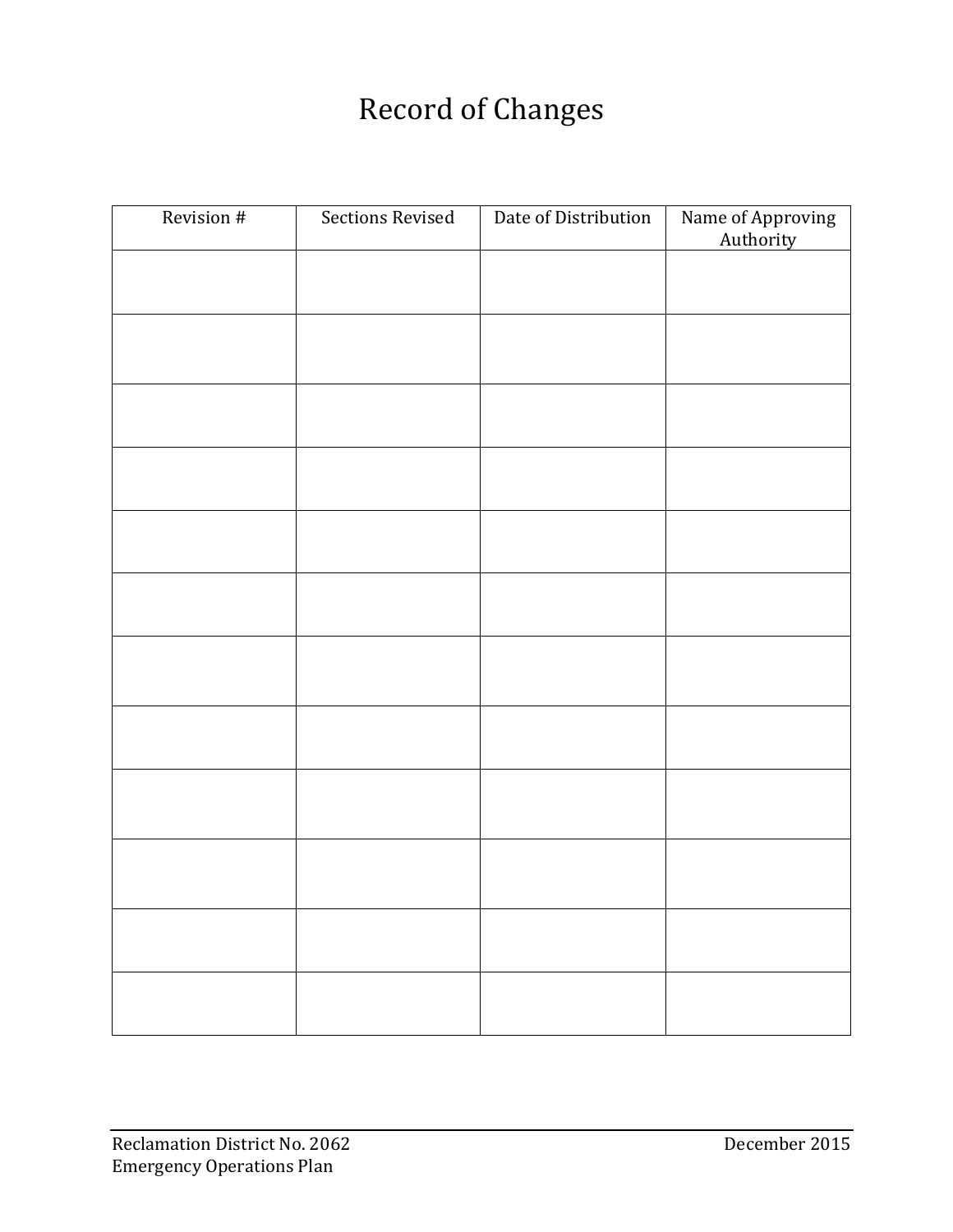# RECORD OF INITIAL DISTRIBUTION

Agency **Mame** Address **Date Provided** 

San Joaquin County **2101** E. Earhart Ave. Office of Emergency Services Suite 300

Lathrop-Manteca Fire District 800 J Street

Lathrop Police Services 15597 Seventh St.

Department of Water Resources 3310 El Camino Ave Flood Operations Branch Sacramento, CA 95821

California Office of Emergency 3650 Schriever Ave Service Mather, CA 95655

Central Valley Flood Protection Board 3310 El Camino Ave.

Stockton, CA 95206

City of Lathrop **890** Towne Centre Lathrop, CA 95330

Lathrop, CA 95330

Lathrop Ca 95330

 Rm 151 Sacramento, CA 95821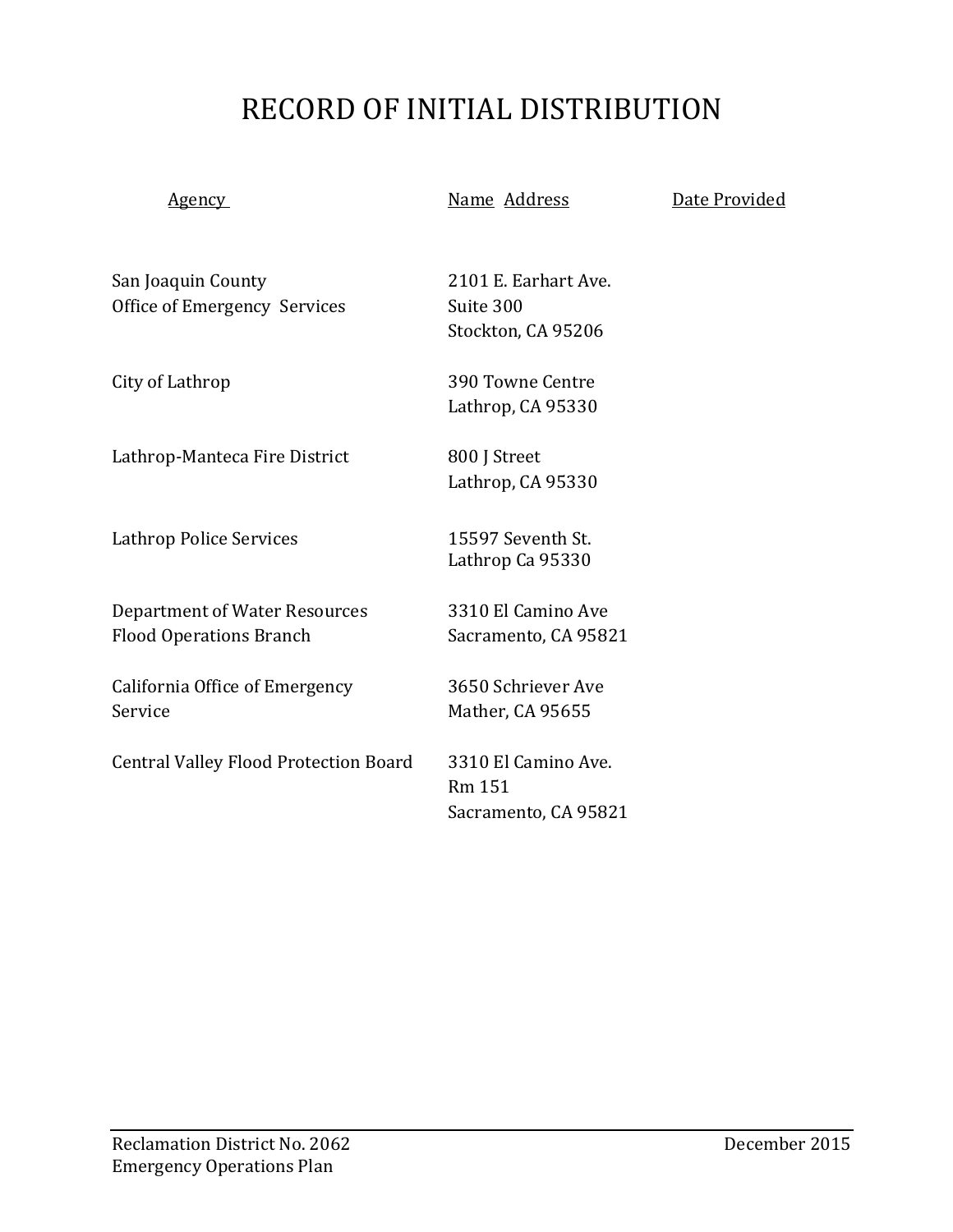# Table of Contents

|              |                                                                        | Page           |
|--------------|------------------------------------------------------------------------|----------------|
| $\mathbf{1}$ | Introduction                                                           |                |
|              | 1.1<br>Purpose                                                         | 1              |
|              | 1.2<br>Scope                                                           | $\mathbf{1}$   |
|              | Plan Structure<br>1.3                                                  | $\mathbf{1}$   |
| 2            | <b>Concept of Operations</b>                                           |                |
|              | 2.1<br><b>Situation Overview</b>                                       | $\overline{2}$ |
|              | 2.2<br><b>General Approach to Seasonal Flood Operations</b>            | $\frac{3}{5}$  |
|              | 2.3<br><b>Public Alert and Warning</b>                                 |                |
|              | 2.4<br><b>Flood Fight Operations</b>                                   | 6              |
|              | Federal and State Disaster Assistance<br>2.5                           | 6              |
| 3.           | Organization and Assignment of Responsibilities                        |                |
|              | Organization<br>3.1                                                    | 7              |
|              | Assignment of Responsibilities<br>3.2                                  | $\overline{7}$ |
| 4.           | Direction, Control, and Coordination                                   |                |
|              | 4.1<br>Management and Control and District Operations and Coordination |                |
|              | <b>Within District</b>                                                 | 10             |
|              | 4.2<br>Management and Coordination with Other Jurisdictions            | 11             |
| 5.           | Communications                                                         |                |
|              | 5.1<br><b>Communications Organization</b>                              | 14             |
|              | 5.2<br>District Communications Equipment and Processes                 | 14             |
|              | 5.3<br>Communications with Other Jurisdictions                         | 14             |
| 6.           | Logistics, Finance, and Administration                                 |                |
|              | 6.1<br>Mutual Aid                                                      | 15             |
|              | 6.2<br>Resources                                                       | 15             |
|              | 6.3<br>Procurement                                                     | 15             |
|              | 6.4<br><b>Logistics Facilities</b>                                     | 15             |
|              | 6.5<br>Finance and Administration                                      | 15             |
| 7.           | Plan Development and Maintenance                                       |                |
|              | 7.1<br>Plan Development and Maintenance                                | 16<br>16       |
|              | 7.2<br><b>Training and Exercises</b><br>7.3<br>Plan Evaluation         |                |
| 8.           | <b>Authorities and References</b>                                      | 16<br>17       |
|              |                                                                        |                |
|              | Attachments                                                            |                |
|              | Attachment 1: Emergency Response and Training Policy                   | 18             |
|              | Attachment 2: Delegation of Authority Letter                           | 21             |
|              | Attachment 3: Flood Fight Supply Inventory                             | 23             |
|              | <b>Attachment 4: Standard Contract Form</b>                            | 26             |
|              | <b>Attachment 5: Emergency Resolution Template</b>                     | 33             |
|              | Attachment 6: Regulatory Notification Template                         | 36             |
|              | Attachment 7: PL 84-99 Request Template                                | 38             |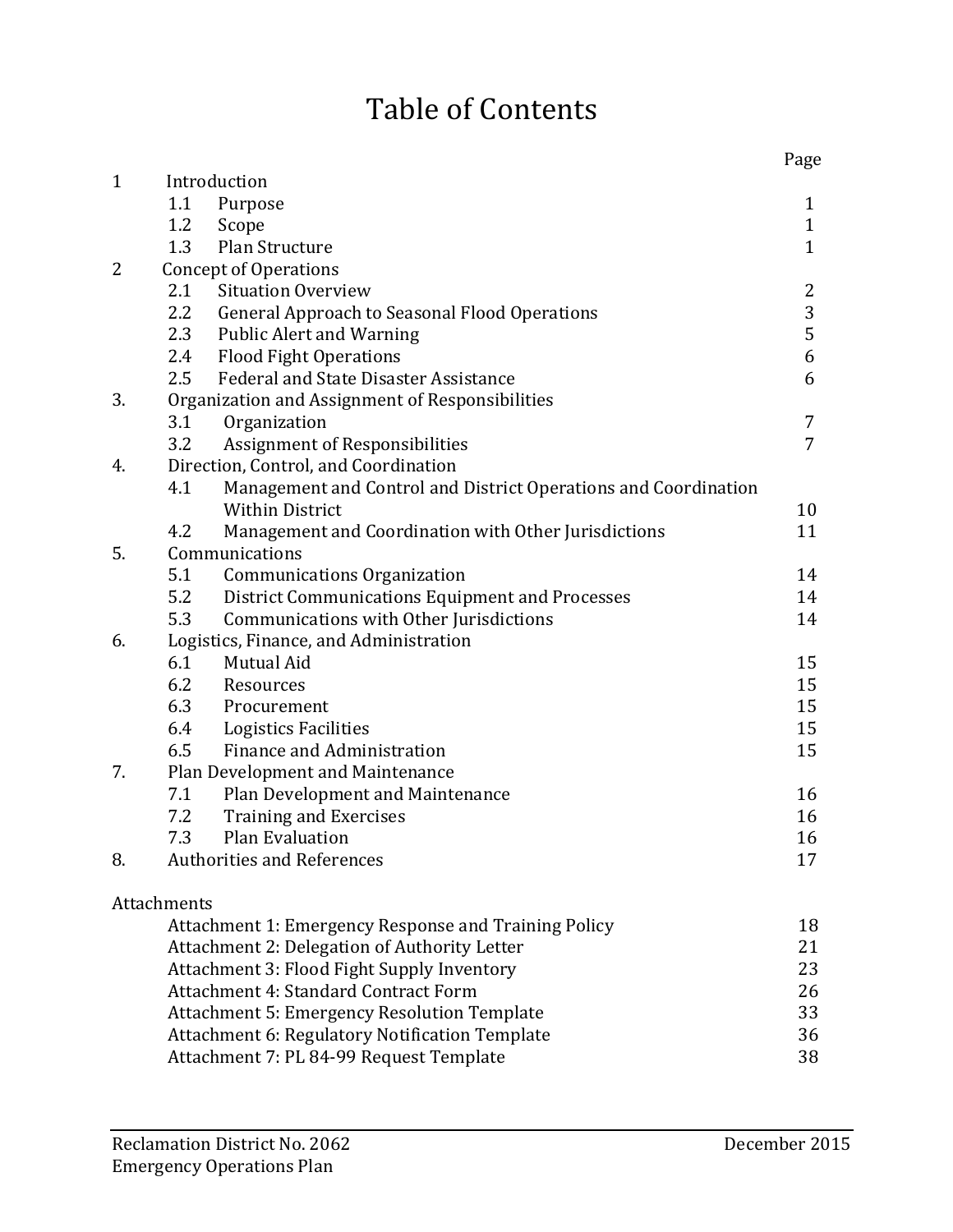#### **1.1 Purpose**

The purpose of this Plan is to ensure the effective performance of Reclamation District No. 2062 (RD 2062) responsibilities in a flood emergency in collaboration with other jurisdictions performing emergency functions within and around the District. This Plan will be used in conjunction with the emergency operations plans of the State of California and the San Joaquin Operational Area (SJOA) to facilitate multi-jurisdictional coordination within District boundaries. Although this is a public document, specific procedures and information of a sensitive nature, as well as personal information, may be removed from publicly available versions. The full document is subject to restricted-use handling procedures. This Plan meets the requirements of Section 9650 of the California Water Code.

#### **1.2 Scope**

RD 2062 is an independent jurisdiction with responsibility for the operation and maintenance of the levee system within its jurisdictional boundaries. This emergency operations plan describes detailed procedures for meeting this District's responsibility. Operational plans of other jurisdictions with public safety responsibilities within the District are only referenced in this Plan.

This Plan will cover in detail the following;

- District Flood Preparedness Procedures
- District Levee Patrol Procedures
- District Flood Fight Procedures
- District Dewatering Procedures
- District Recovery and After-Action Procedures

#### **1.3 Plan Structure**

This Plan is structured as a traditional functional emergency operations plan in accordance with Comprehensive Preparedness Guide (CPG) 101 issued by the Federal Emergency Management Agency (FEMA). Consistent with that guidance, and because of the District's limited responsibilities and lack of internal departments, this emergency operations plan consists of this Plan and one hazard-specific annex, Annex A – Flood Contingency Map (Annex A). The District's existing flood contingency map will constitute this Annex A containing the District's specific flood response procedures. The most current flood contingency map for the district can be accessed at the SJOA flood contingency map website. See Figure 1.



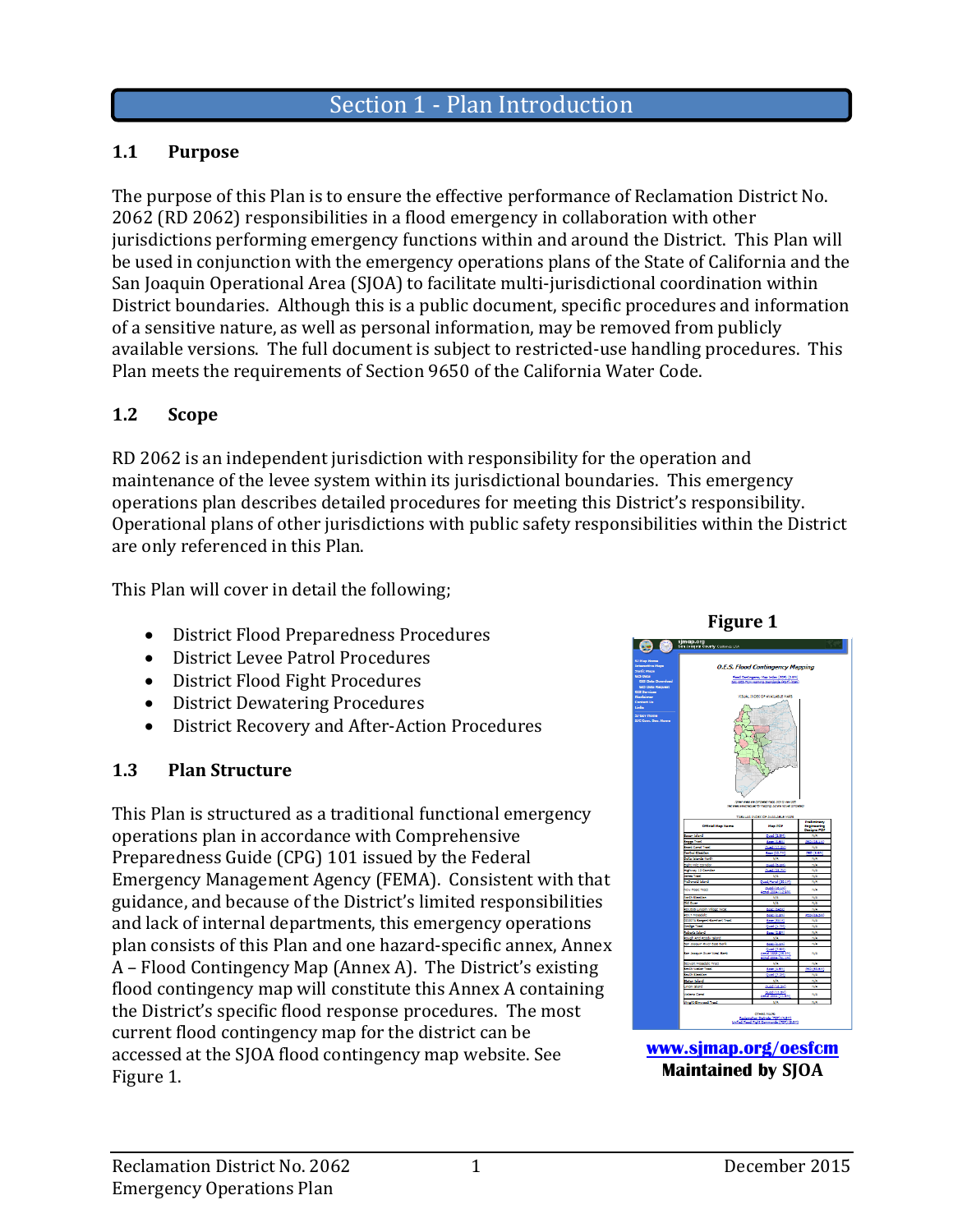### Section 2 - Concept of Operations

#### **2.1 Situation Overview**

See the SJOA Hazard Mitigation Plan for a comprehensive flood risk assessment for the County of San Joaquin. See Annex A for District boundaries, levees, pumping stations, supply depots, historical flooding summary, locations of past breaches and areas of historic seepage or erosion, topography, and characteristics of waterways fronting District levees. 



RD 2062, Stewart Tract, is bounded on the east side by the San Joaquin River, on the north side by Old River, and on the southwest side by Paradise Cut. The southern boundary of the District is the Union Pacific Railroad right of way, adjacent to Reclamation District No. 2107 (RD 2107), which forms an integral physical part of the tract. As a result, the U.S. Army Corps of Engineers and California Department of Water Resources view both RD 2062 and RD 2107 as one flood protection system. The areas surrounding the District are within the floodplain and protected by levees. Access to the District is from Stewart and Manthey Roads via Interstate 5 on the south side and Paradise Road from the east. Future access will be through Reclamation District 17 in the form of two new bridges and through an expanded Paradise Road.

The San Joaquin River varies between 150 to 200 feet wide along the District boundaries. Old River varies between 100 to 125 feet wide and Paradise Cut is approximately 500-600 feet wide along the southwest side. The San Joaquin River and Old River carry water year round but Paradise Cut only carries water during high water events, with the exception of irrigation water pumped into the Cut by Paradise Mutual Water Company. No major islands or barriers exist in the San Joaquin or Old River channels along the District boundary. Two lines of the Union Pacific Railroad cross Stewart Tract east to west on embankments and raised trestles. A high traffic line crosses the southern portion of RD 2107, roughly twothirds of mile south of Interstate 5 in RD 2107, primarily on trestles, and a secondary, lessused line (along the boundary between the two districts), crosses the Tract roughly threefourths mile north of Interstate 5 on a raised embankment penetrated by culverts.

The District is currently protected by levees placed when the area was entirely agricultural. Construction on new levees meeting 200-year standards began in 2005-2006 to support a plan to urbanize the district. An initial ring levee incorporating portions of the original district levee and new dry land levee segments were completed in 2005 and a widened San Joaquin River segment completed in 2006. Additional levee construction will occur over time as the River Islands master planned community develops under the State's 200-year flood protection standard. This will be completed in phases with improvement of existing levee segments to the new standards with construction or re-siting of dry land levee segments for each phase. This process will lead to the presence of a ring levee meeting the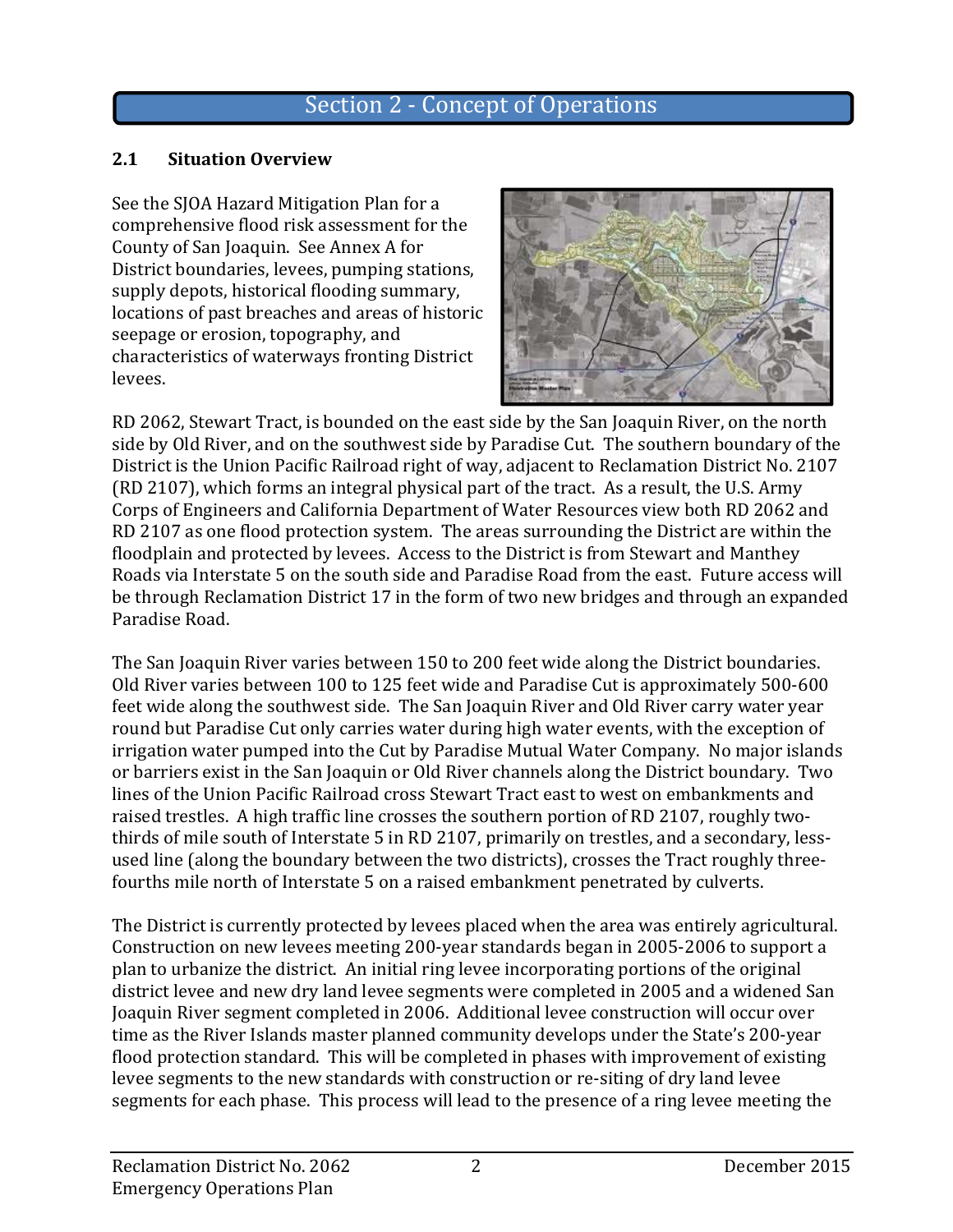higher protection standards situated within the existing district levee system until complete build out. This systematic expansion of the dry land levee segments may be curtailed and reconstruction of the existing federal project levees not already reconstructed performed when the pending environmental impact study (EIS) for River Islands is approved under a Record of Decision and subsequent entitlements (e.g. Section 408 authorization) issued.

In either case, eventually the original district levees will be rebuilt to the higher standard except that on the southwest side the improved levee segment will be set back a minimum of 150 feet from the current levee position along Paradise Cut. The resulting setback levee will be built to the same standards as the other project levees. According to the 2010 government census, the population on Stewart Tract is 17. Sales of homes in the current ring levee urban area (River Islands Phase 1 area) began in early 2014. Population will grow over time to approximately 30,000 at full build out in the next 10 to 20 years.

RD 2062 is threatened primarily from riverine floods along the San Joaquin River and its tributaries in the vicinity. Delta high tidal events have minimum effect on water elevations around the District. Paradise Cut carries flows off the San Joaquin River when water elevations exceed the height of a weir placed at the mouth of the Cut.

#### **2.2 General Approach to Seasonal Flood Operations**

District staff will carry out routine preparedness activities at the beginning of the flood season as described below. Annex A describes the concept of operations for active District flood fight activities. Section 3, Organization and Assignment of Responsibilities, of this Plan describes authorities and responsibilities for performing routine and emergency activities.

#### **2.2.1 Routine Preparedness and Infrastructure Maintenance**

The District performs the following routine preparedness actions.

- 1. District Engineer and Superintendent inspect District levees on a routine basis
- 2. Ongoing baiting program for ground rodents
- 3. Ongoing vegetation control program
- 4. Annual inspection and inventory of District flood fight supplies, based on the DWR "Advanced Preparation for Floods and Patrolling", and "Flood Fight Checklist"
- 5. Semi-annual joint inspection of levees with State inspectors
- 6. Periodic joint inspection of levees with Federal inspectors
- 7. Annual inspection and maintenance of access control gates on levees
- 8. Annual inspection and maintenance of pumping stations.

District owns pumping stations for internal drainage control. The primary district tenant, George Perry and Sons, maintains all district pump stations. Another River Islands development related public agency (including the District) may assume maintenance of these facilities in the future.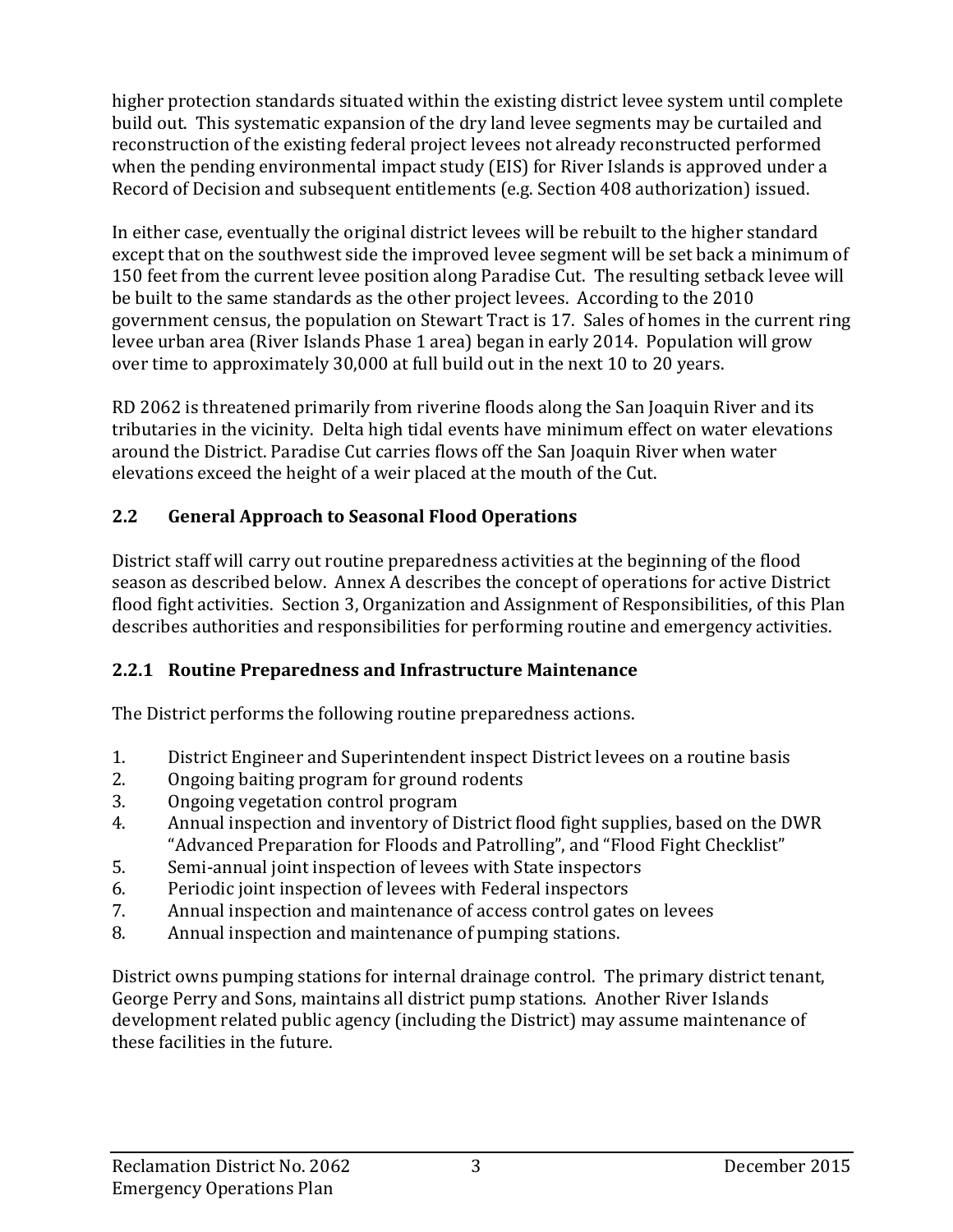#### **2.2.2 Monitoring and Analysis**

The District will monitor and analyze water conditions, elevations, and forecasts for waterways affecting District levees throughout the flood season for the purpose of promptly identifying heightened threats to the integrity of its levee systems. The objective of this monitoring effort is to identify conditions that warrant additional actions beyond routine flood season preparedness activities.

The District will use the following gages and information sources in its monitoring effort.

| Primary reference Gauge:<br>San Joaquin River at Mossdale:<br>Datum NAVD88     | See Annex A for stage information |
|--------------------------------------------------------------------------------|-----------------------------------|
| Secondary reference Gauge:<br>San Joaquin River near Vernalis:<br>Datum NAVD88 | See Annex A for stage information |

#### **2.2.3 Alerting, Activation, and Initial Response**

The following actions will be taken when District staff identify the trigger condition. District staff may also take these actions at any time it is felt that conditions affecting the levees warrant such action.

| Action                                        | <b>Trigger Condition</b>                |
|-----------------------------------------------|-----------------------------------------|
|                                               |                                         |
| Alert the District Board of Trustees and      |                                         |
| staff                                         | Official prediction that Monitor Stage  |
| Issue Delegation of Authority letter          | will be reached at Mossdale Gauge       |
| appointing District Incident Commander        |                                         |
| Contact City of Lathrop, Lathrop-Manteca      | Potential threat to levee integrity, or |
| Fire District, Lathrop Police Services, and   | District begins emergency repairs       |
| San Joaquin County OES                        |                                         |
| Activate District staff and initiate periodic | Stage reaches monitor level at          |
| focused levee inspections                     | Mossdale, 19.5' NAVD88                  |
| Initiate 24-hour continuous levee patrols     | Stage reaches 20-year flood             |
|                                               | elevation at Mossdale, 23' NAVD88       |
| Mobilization of equipment to potential        | or potential levee threat has been      |
| relief cut locations on Paradise Cut Levee    | identified locally or by another        |
|                                               | agency (e.g. DWR or USACE)              |
|                                               | As soon as possible after failure of    |
|                                               | levee, and inundation of RD 2107.       |
| RD 2107 stage reduction cut on Paradise       | Flood stage is forecasted;              |
| Cut                                           | overtopping predicted on Paradise       |
|                                               | Cut levee from landside.                |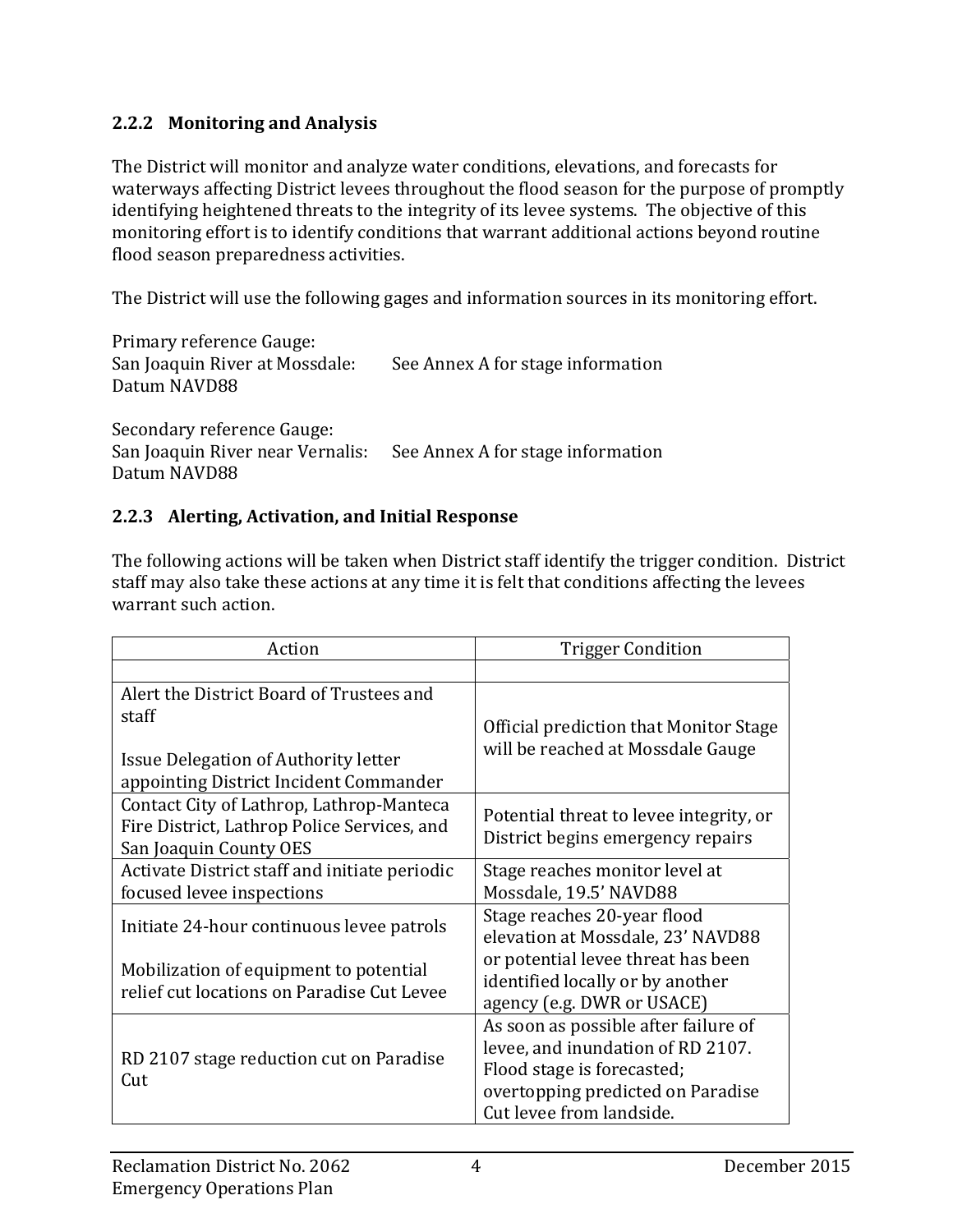| RD 2062 stage reduction cut on Paradise<br>Cut                    | As soon as possible after failure of<br>Union Pacific Railroad. Flood stage<br>is forecasted; overtopping predicted<br>on Paradise Cut levee from landside. |
|-------------------------------------------------------------------|-------------------------------------------------------------------------------------------------------------------------------------------------------------|
| Sandbagging on interior levee between<br>Stations 26+00 and 34+00 | Forecast of stage and wind/wave<br>conditions that would create<br>overtopping if interior flooded.                                                         |
| Contact the State-Federal Flood Operations<br>Center              | Identified problem on levee                                                                                                                                 |

The District does not use "phases" where objective conditions trigger a group of actions. Each action indicated will be taken upon reaching the trigger condition shown or if District staff feels it is warranted. As noted below, the District Engineer is responsible for monitoring objective conditions affecting the District.

District staff will take all of the above actions upon the identification, or verified report, of any out of the ordinary condition on a District levee that presents a potential risk of failure.

#### **2.3 Public Alert and Warning**

The District will promptly notify jurisdictions responsible for alerting and warning the general public upon identification of a threat to District levees. The District will provide detailed information on the characteristics of the threat and will assist, to the extent possible, with notification of the public if requested. All alert and warning of the general public will be carried out in accordance with the plans of protected jurisdictions.

The following jurisdictions are responsible for alerting and warning the general public within RD 2062.

#### **City of Lathrop Lathrop Police Services (San Joaquin Sheriff) Lathrop‐Manteca Fire District**

Alerting and warning will be conducted jointly by these jurisdictions through the SJOA using the procedures contained in the SJOA Warning Annex (see www.sjgov.org/oes). The District will provide a representative to the Operational Area and SJOA Joint Information Center to assist with alert and warning messages if requested.

In the future, evacuation maps and brochures for the public will be available at a dedicated website maintained by SJOA (see Figure 2). These maps will contain information on receiving alerts and warnings within the District along with evacuation and safety instructions. RD 2062 has been designated the "Stewart Tract Evacuation Zone."

For RD 2062 there is also a "RIVER ISLANDS SHELTER-IN-PLACE MAP" map maintained by the City of Lathrop and the San Joaquin County Office of Emergency Services for the contingency that urban populations within the River Islands at Lathrop Phase I Ring Levee are isolated by flooding of areas adjacent to this higher standard levee.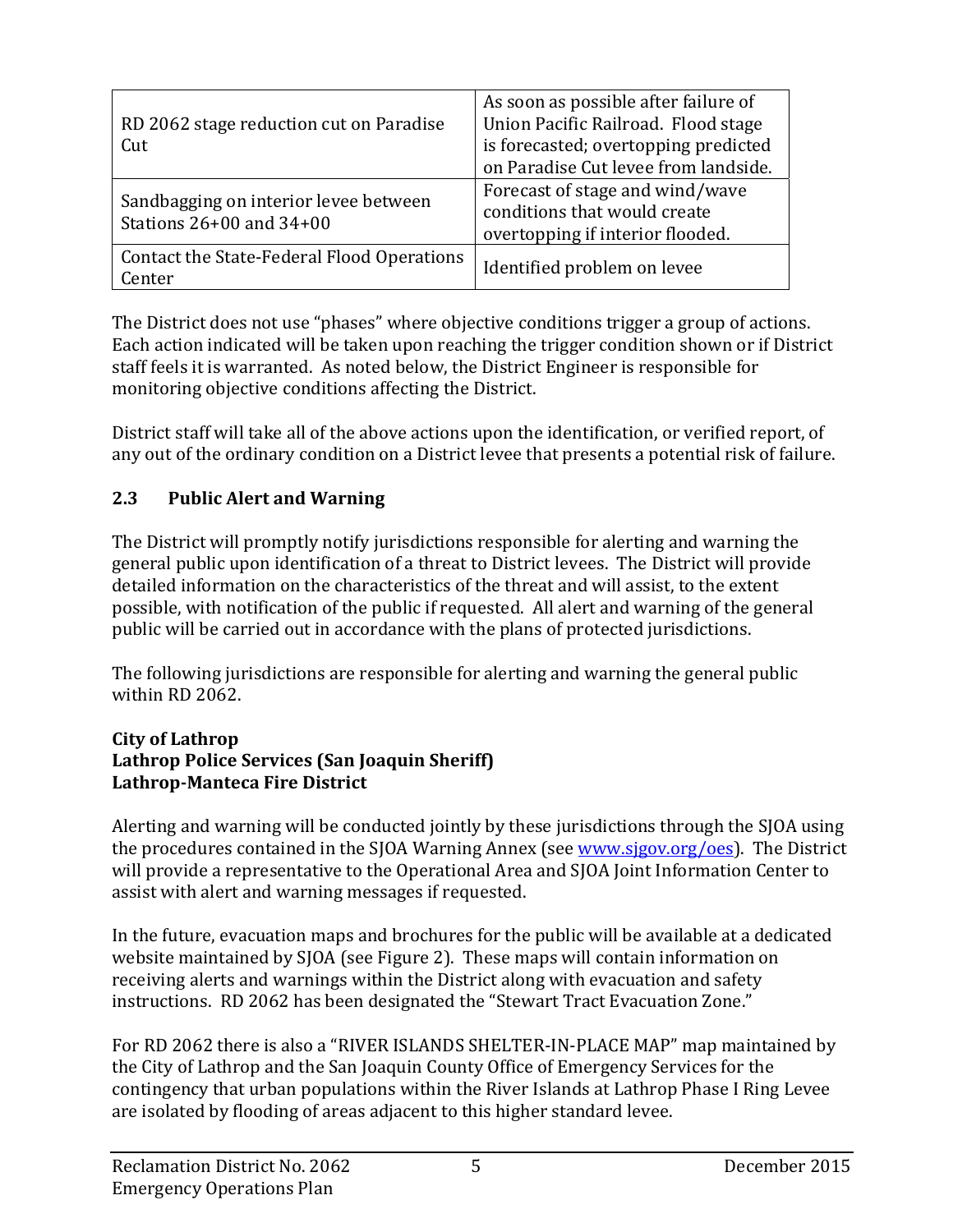Location of the public safety evacuation map for RD 2062 is shown on Annex A.

#### **2.4 Flood Fight Operations**

Flood fight operations, including levee patrol, will be conducted in accordance with the procedures in this Basic Plan and those shown on Annex A. Annex A displays the District's concept of operations for emergency communications, patrol, and flood fight. Flood fight procedures will include dewatering operations. This concept of operations and related response procedures will be modified as needed by the District Incident Commander to meet the demands of actual emergency conditions. Plans of jurisdictions with responsibility for warning and evacuation within the District are referenced on Annex A as well as in this Plan.

#### **2.5 Federal and State Disaster Assistance**

The District's policy is to maintain mitigation and emergency plans and procedures, as well as the physical condition of its levees, at the level required to be eligible for disaster public and individual assistance programs such as the Federal Stafford Act and PL84-99 program as well as the California Disaster Assistance Act (CDAA). The District is currently working towards reinstatement into the PL84-99 program levee rehabilitation component along with RD 2107. 

Emergency operations will be conducted and documented in compliance with conditions of those programs for reimbursement of disaster expenses. The District has assigned its District Engineer to maintain necessary documentation during an emergency and to participate in any available assistance programs after a disaster on behalf of the District.

To ensure that the District takes steps to quickly access the recovery process, these actions should be considered if an incident is imminent or occurring:

- PL‐84‐99:
	- Pre-develop a USACE PL84-99 request letter on District letterhead, see Attachment #7
	- o Contact DWR Flood Operations Center
	- o Follow-up call to USACE District office that a request was made to DWR
	- o Notify Operational Area of PL84-99 request, send copy of written request
- State and other Federal programs:
	- o Request San Joaquin County to Proclaim the Existence of a Local Emergency
	- $\circ$  Notify District administration when the Proclamation is established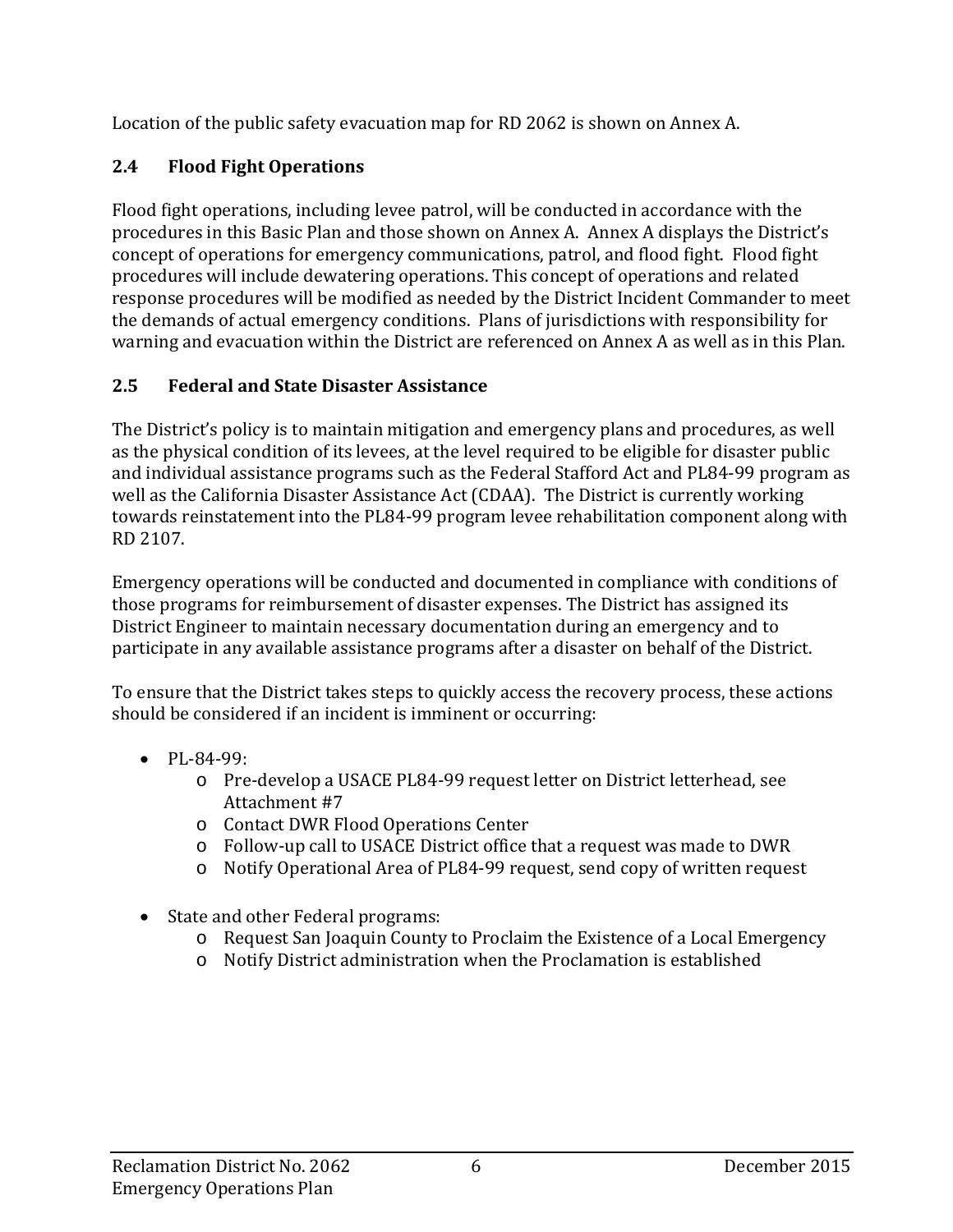### Section 3 - Organization and Assignment of Responsibilities

#### **3.1 Organization**

The District will use its paid, contract, and volunteer staff as shown below to perform its responsibilities in a flood emergency.



#### **3.2 Assignment of Responsibilities**

The District Board of Trustees has made the following assignments of authority and responsibility to ensure that needed emergency actions can be taken promptly and efficiently. 

### **3.2.1 Make Legal and Financial Commitments on behalf of District**

The District President shall have the authority, once the District Board of Trustees has concurred that a local emergency is occurring, to 1) make a legal or financial commitment on behalf of District during emergency operations and 2) purchase additional flood fight supplies or materials. In the absence of the President or at his or her direction, any single trustee or the District Secretary can also be authorized as necessary. Regardless of this authority, there is no limit to the commitment that can be made. Any single trustee or the District Secretary in the absence of the District President can take these actions upon recognition of a threat to levee integrity even without prior concurrence of the District Board of Trustees that a local emergency is occurring, but in this case the District Board of Trustees must be notified of the action within 24-hours.

The District President or designee shall sign written contracts with private vendors or other public agencies stemming from emergency actions as described above.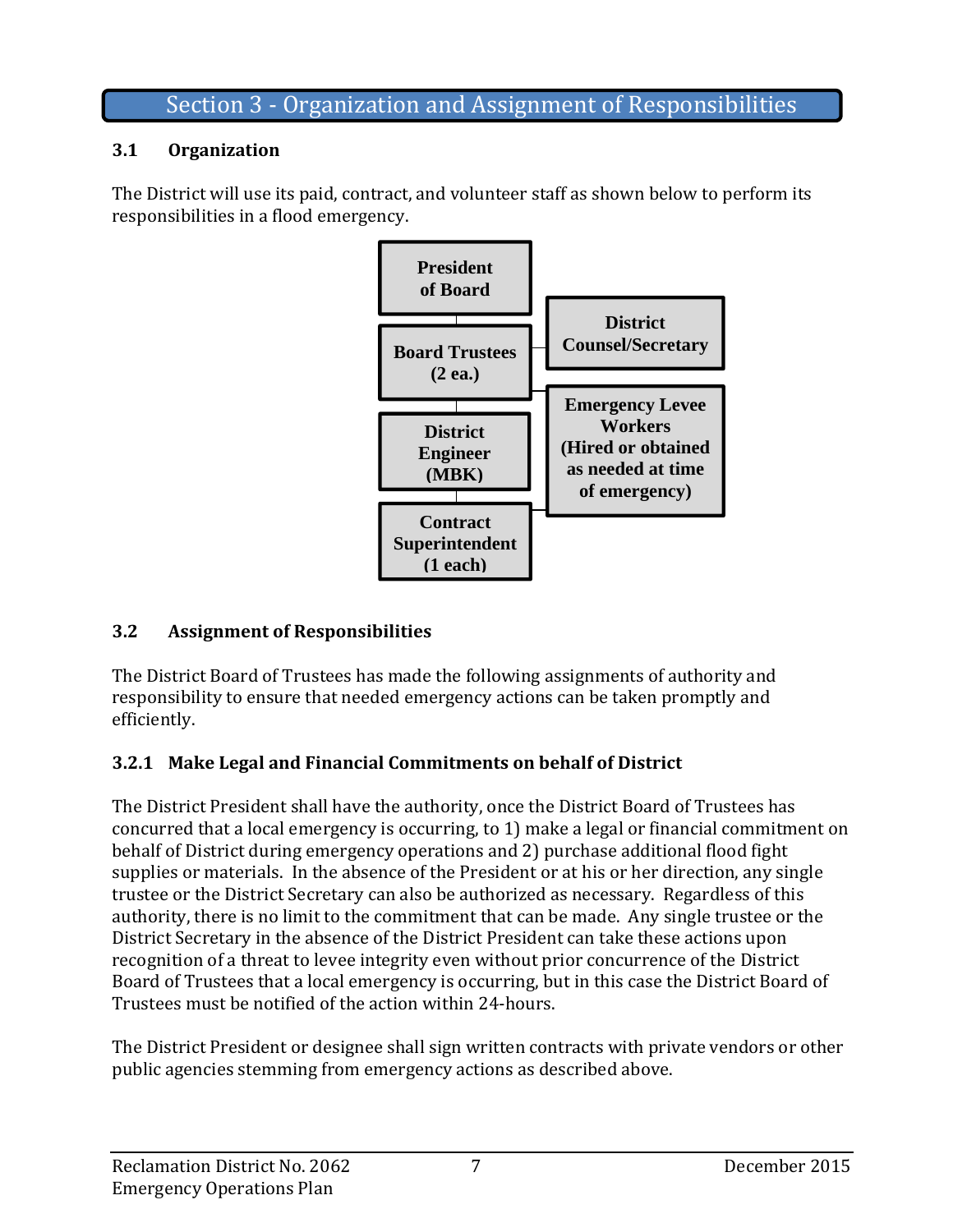#### **3.2.2 Represent District in Operational Area Emergency Management Committee**

The District Incident Commander is authorized and responsible for representing the District at unified field commands as may be established by the SJOA as well as for representing the District at the SJOA, and may speak for the District in matters pertaining to 1) the condition of District levees, 2) protective action decisions being made by public safety agencies, and 3) any requests to modify or conform District response that come out of the multi-agency coordination process.

The Board President will issue a Delegation of Authority letter (see Attachment 2) confirming and defining these specific authorities at the time of an emergency and formally identifying the District Incident Commander and Deputy Incident Commander upon reaching the trigger condition described in Section 2.2.3.

#### **3.2.3 Provide Public Information**

The District Board President is authorized to speak to the media on behalf of the District as part of the SJOA Joint Information Center. The District Board President may assign the Secretary as the Public Information Officer.

#### **3.2.4 Maintain Emergency Supplies and Equipment**

The District Engineer or District Secretary is authorized and responsible for maintaining the District's emergency flood fighting supplies. The District Engineer will ensure that supplies are maintained at inventory levels set by the District Board of Trustees or at any minimum levels that may be set by the Department of Water Resources guidance or statutes. The District Engineer is authorized to acquire supplies as necessary to maintain those levels.

#### **3.2.5 Monitor Water Conditions, Elevations, and Forecasts**

The District Engineer is authorized and responsible for monitoring water conditions, elevations, and forecasts for the purpose of identifying conditions warranting additional action beyond routine flood preparedness as outlined in this Plan.

#### **3.2.6 Activate and/or Direct District Staff during Emergency Operations**

The District Incident Commander, as assigned by the District President, is authorized and responsible for:

- Activating District staff and resources
- Requesting or providing mutual aid assistance from public agencies
- Supervising District staff, contractors, and/or mutual aid resources assigned to District for 1) levee patrol, 2) flood fight operations, and 3) District de-watering operations.

The Board will use the emergency resolution template (See Attachment 5) to proclaim a local emergency. The Board President will issue a Delegation of Authority letter (see Attachment 2) assigning a District Incident Commander as noted in Section 3.2.2.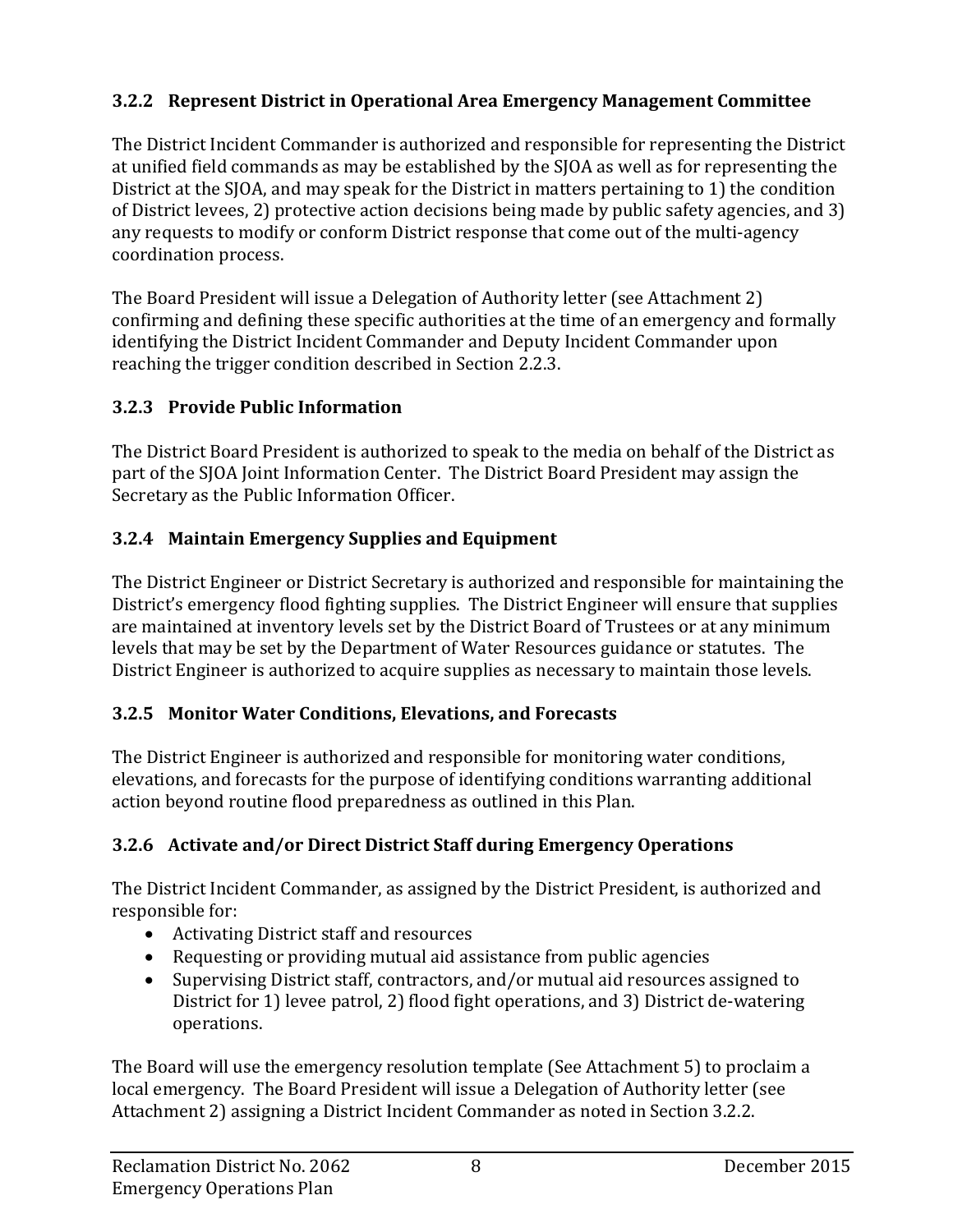#### **3.2.7 Document Expenditures, Emergency Actions, and Requests for Mutual Aid**

The District Engineer and District Secretary or elected official are authorized and responsible for maintaining necessary documentation of emergency expenditures, damage to District infrastructure, and use of supply inventories in accordance with the requirements of federal and state disaster assistance programs.

The District Engineer and District Secretary or elected official are authorized and responsible for the preparation and submission of disaster assistance claims during the recovery period through all federal and state disaster assistance programs that may be applicable and relevant to District costs and mutual aid requests.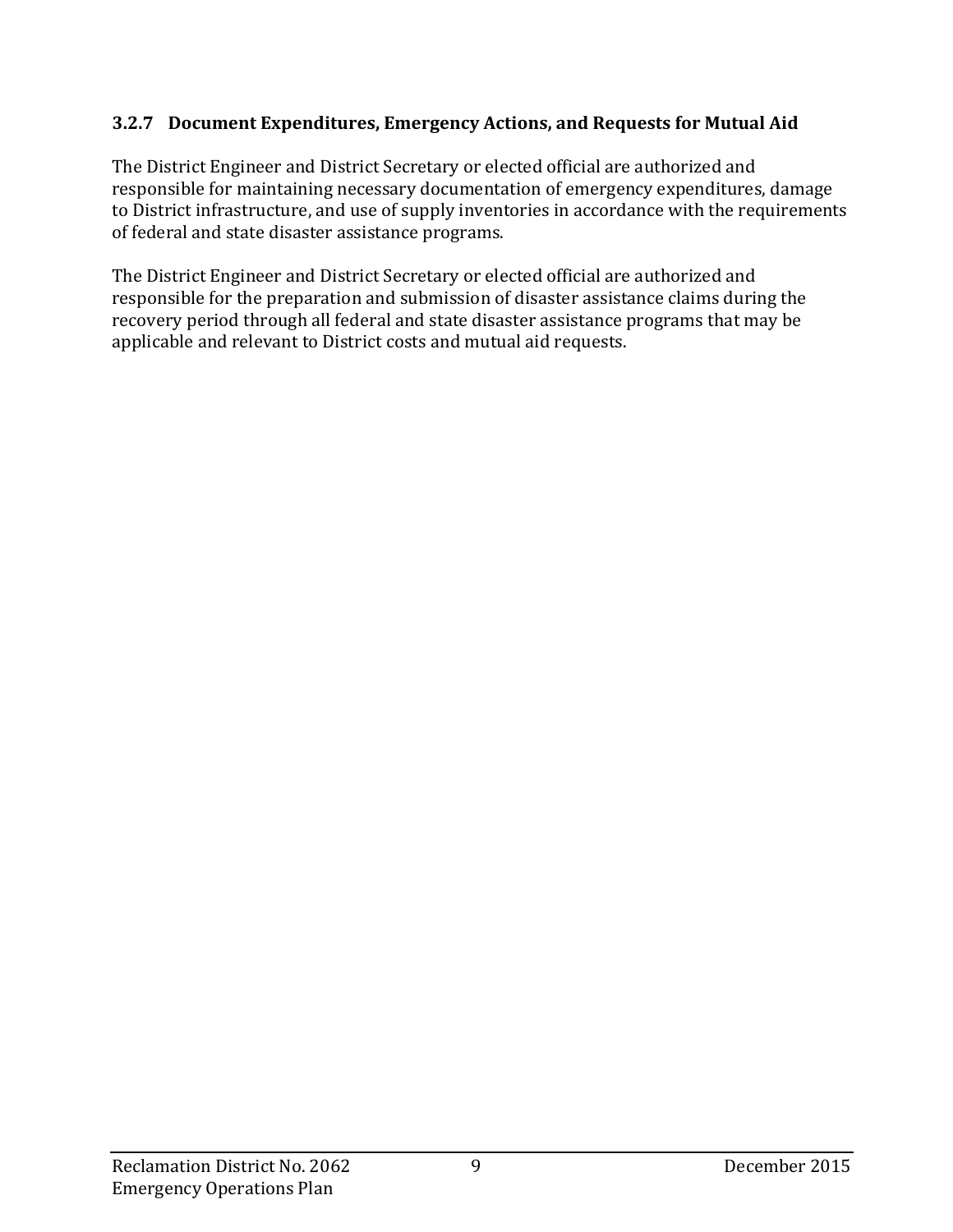# Section 4 - Direction, Control, and Coordination

#### **4.1 Management and Control of District Operations and Coordination Within District**

District staff authorized and responsible for carrying out the actions outlined in Section 3, Organization and Assignment of Responsibilities will use the direction, control, and coordination facilities and processes described in this section. Communications and logistics systems for command, coordination, and response are described in Sections 5 and 6.

District staff will use the National Incident Management System (NIMS), and the Standardized Emergency Management System (SEMS), to organize District response activities. District staff will comply with the procedures of the San Joaquin County Unified Flood Fight Command to which the District is assigned, the SJOA Multi-Agency Coordination System (MACS), or any other "as needed" command structure put in place by local officials for purposes of inter-agency coordination.

#### **4.1.1. Management and Policy**

The District shall maintain direction and control of District operations during emergency periods. The District Board of Trustees shall meet and confer as deemed necessary by the President during emergency operations to perform their policy making and financial responsibilities during emergency response operations. Board meetings will occur in the field or if needed at the office of the District, 73 W. Stewart Road, Lathrop, California.

The Board President will issue a Delegation of Authority letter (see Attachment 2) appointing a District Incident Commander upon reaching the trigger condition indicated in Section 2.2.3. The District Incident Commander will be responsible for all District emergency actions. 

#### **4.1.2 District Incident Command**

The District will appoint one incident commander to manage all individual incidents occurring on the District levee system as an "incident complex" during any single disaster event as allowed in NIMS protocols. The District will operate on a 24-hour operational period. 

#### **4.1.3 Incident Command Facilities**

The District does not maintain pre-identified facilities for hosting emergency activities being undertaken by District staff. The District's principal and official office is the River Islands at Lathrop office at 73 W. Stewart Road, Lathrop. District activities will be organized and coordinated in the field, at the official District office or at other incident command facilities established by public safety agencies or the SJOA at the time of the emergency.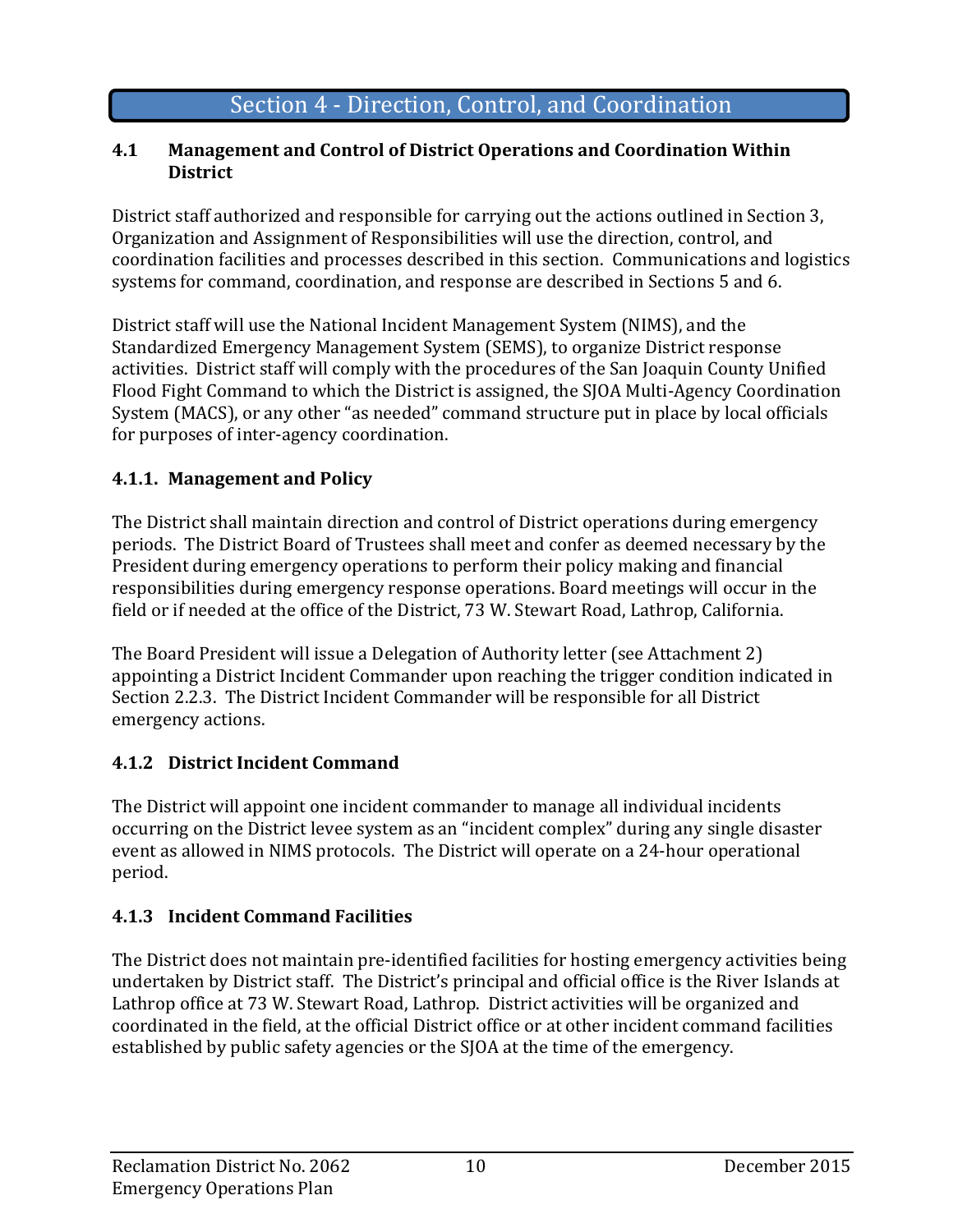#### **4.2 Management and Coordination with Other Jurisdictions**

The District will ensure that proper management and coordination is maintained with  $1$ ) other public agencies and jurisdictions operating within the District including the City of Lathrop and San Joaquin County, 2) neighboring reclamation districts, and 3) the SJOA. The following procedures will be followed to accomplish this function.

### **4.2.1 Unified Flood Fight Command Post**

The City of Lathrop has established a flood fight command with a pre-identified command post location to facilitate coordination and mutual aid between neighboring reclamation districts and supporting city agencies. The District Incident Commander will report to this flood fight command location to coordinate the development and implementation of incident action plans. Unified situation assessment, resources, and tactical planning of multi-agency flood fight activities will take place within this unified command. The location of the City of Lathrop flood fight command is at the corporate yard located at: 15755 S. Seventh Street.

The County of San Joaquin has established four pre-planned unified flood fight commands, with pre-identified command post locations to facilitate coordination and mutual aid between neighboring reclamation districts and supporting city/county, state, and federal agencies. The District Incident Commander will report to the District's assigned unified flood fight command to coordinate the development and implementation of incident action plans. Unified situation assessment, resources, and tactical planning of multi-agency flood fight activities will take place within this unified command. See Unified Flood Fight Command Map at www.sjmap.org/oesfcm.

RD 2062 is a member of the SOUTH DELTA FLOOD FIGHT COMMAND established by the SJOA. The South Delta Flood Fight Command meets at the Cardoza Hay Barn on Perrin Road. The boundaries and assignments to this command may be viewed on the SJ County Unified Flood Fight Command Map available at www.sjmap.org/oesfcm. (See Figure 2).

### **4.2.2 SJOA Emergency Operations Center**

The County of San Joaquin maintains and hosts the SJOA Emergency Operations Center (EOC) at 2101 E. Earhart Avenue, Stockton, in the Robert J. Cabral Agricultural Center. There could be other emergency facilities established under the OA-EOC located in separate locations. 

The Operational Area Multi-Agency Coordination Group (MAC Group) may be activated to assist the EOC Director prioritize incidents for allocation of scarce resources, including mutual aid, assists Planning/Intelligence in information sharing, and conduct resource coordination processes in accordance with the procedures maintained by San Joaquin County Office of Emergency Services. This group works closely with the OA-EOC Logistics Section.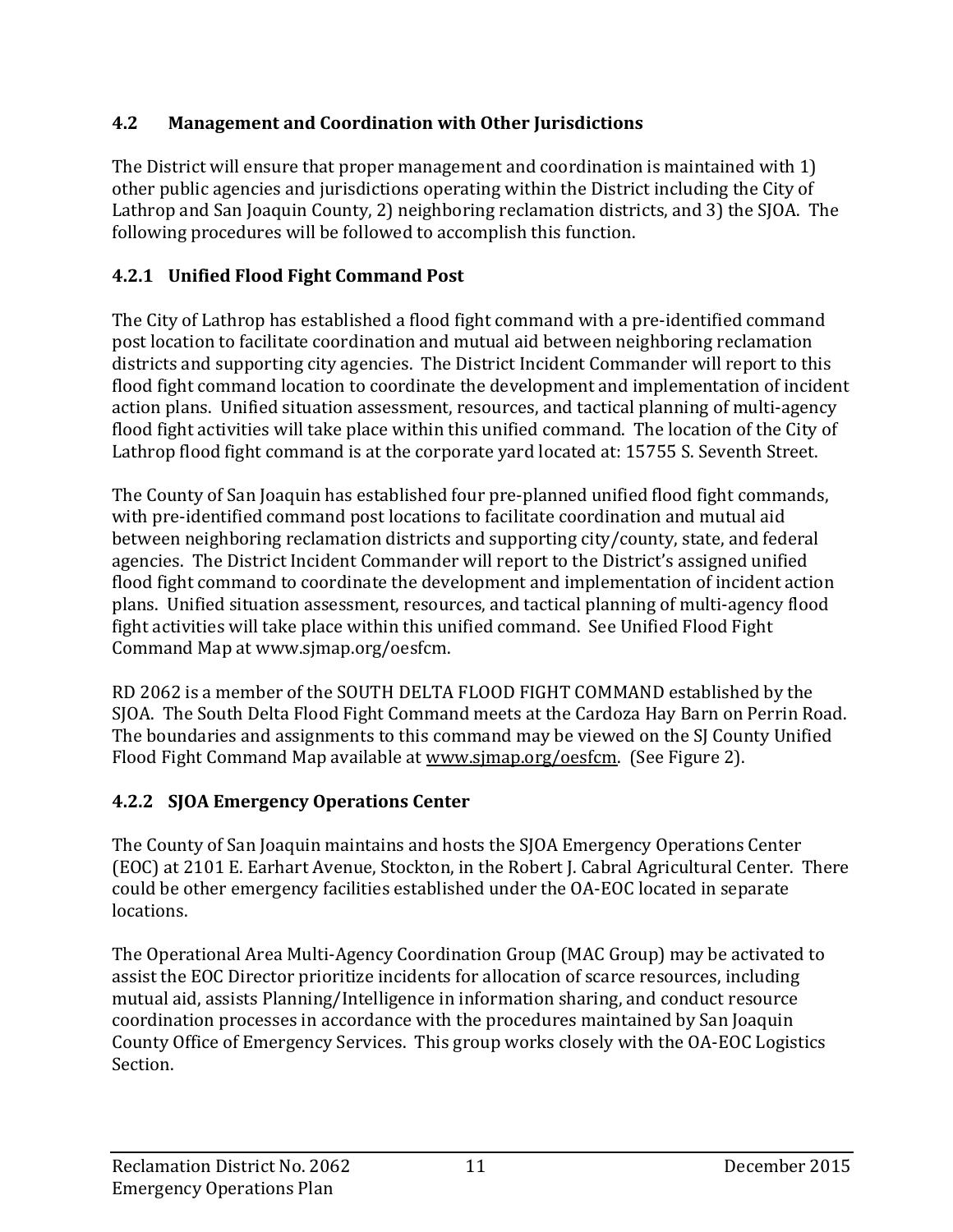The SJOA Planning/Intelligence Section will provide disaster intelligence and situational status to participating jurisdictions upon activation in an emergency. This District will participate as needed in this disaster intelligence and information sharing process. See www.sjgov.org/oes for relevant SJOA plans.

RD 2062 is a signatory to the SJOA Agreement and as such, its Incident Commander will participate in SJOA multi-agency coordination processes and procedures on behalf of the District. General travel times from District to the SJOA emergency operations center is 15 minutes. District representative may remotely communicate with the SJOA EOC through cellular telephone.

#### **4.2.3 State‐Federal Flood Operations Center**

The Department of Water Resources has special authority under Water Code Section 128 to assist reclamation districts with flood fight operations. The Department of Water Resources maintains the State-Federal Flood Operations Center (FOC) to perform these functions and support the operations of other State and Federal agencies. The District will maintain communications with the FOC in order to receive and provide information with that facility and to request technical assistance. The District will communicate with the flood operations center through telephone systems or South Delta Unified Flood Fight Command multiagency coordination activities where FOC representatives are present.

#### **4.2.4 SJOA Joint Information Center**

Public Information to the public and jurisdictions will also be coordinated, planned, and carried out through the SJOA Joint Information Center (JIC). The District will assist with risk communication as requested by the operational area. See www.sjgov.org/oes for relevant SJOA plans and procedures.

The District will provide a public information officer as requested who will have authority to approve information releases. The District information officer will identify the location and schedule of the joint information center from the SJOA Public Information Officer at the beginning of the flood event.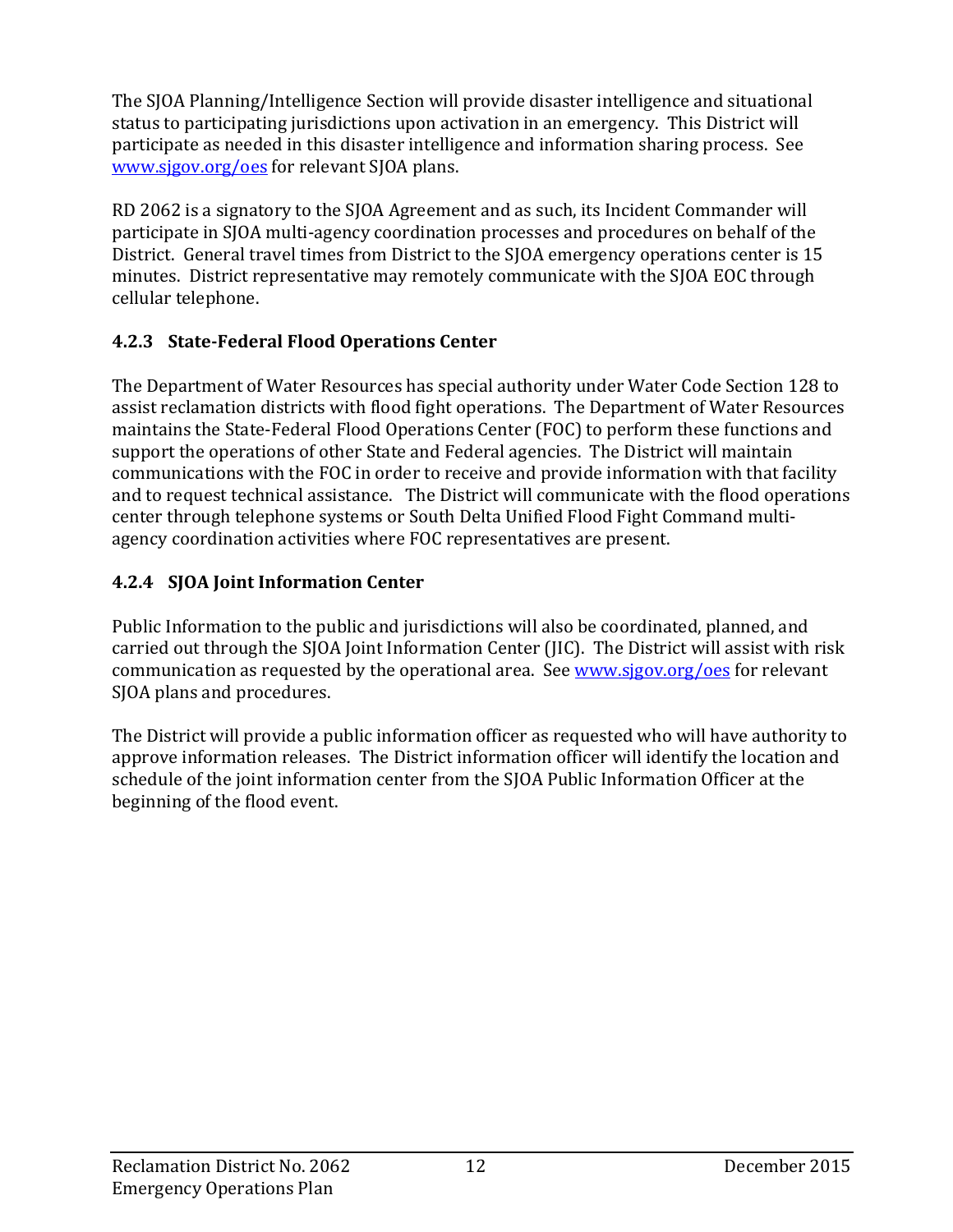

Figure 2: Unified Flood Fight Commands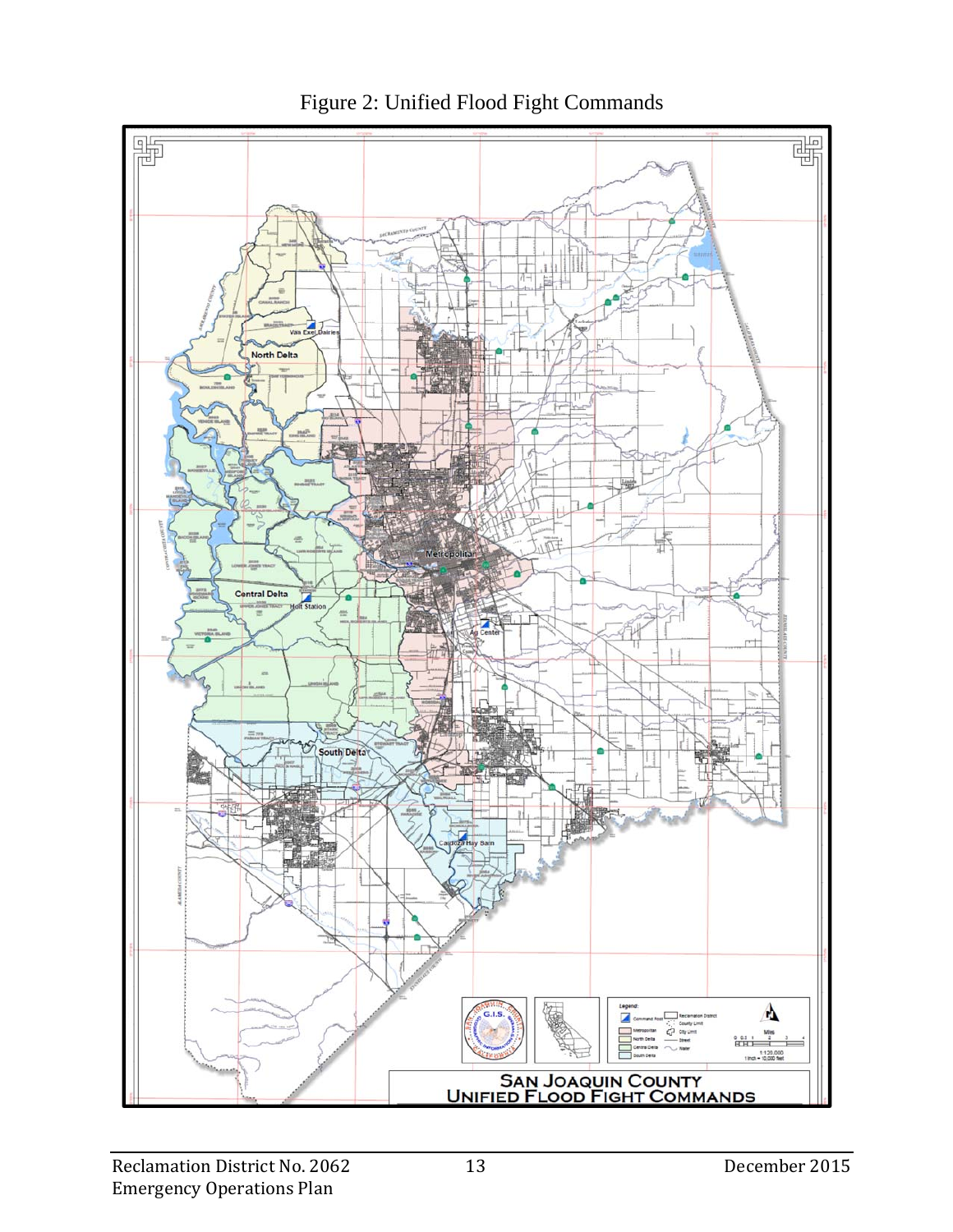# Section 5 - Communications

#### **5.1 Communications Organization**

The District will maintain adequate communications equipment to implement this emergency plan. This section identifies equipment and/or systems available for communications, 

- 1) Between District staff, contractors, and other staff working under District supervision
- 2) With other public agencies operating within the District
- 3) With neighboring reclamation districts
- 4) With the SJOA EOC
- 5) With the State Flood Operations Center

#### **5.2 District Communications Equipment and Processes**

The District does not own or operate communications equipment currently. The District will rely primarily on personal cell phones of its staff and trustees, to maintain communications between the Board of Trustees, District Secretary, District Incident Commander, and other Temporary Help response staff that may be hired during the emergency period. In the event of failure of cellular telephone systems the District will use messengers to transmit information between its staff and other jurisdictions as well as regularly scheduled coordination meetings of the field unified commands and the SJOA organization.

#### **5.3 Communications with Other Jurisdictions**

The District will maintain communications with other jurisdictions by cellular telephone and by participation in meetings of the City of Lathrop and South Delta Unified Flood Fight Command. The City of Lathrop and the San Joaquin Operational Area may assign radio or phone communications equipment to the District if this will provide reliable contact.

#### **5.3.1 SJOA Emergency Operations Center (EOC)**

The District will maintain communications with the SJOA EOC by cellular telephone and participation in scheduled meetings of the SJOA management. The District will maintain telephone numbers assigned by the SJOA for use by reclamation districts to contact the EOC.

#### **5.3.2 Department of Water Resources State‐Federal Flood Operations Center**

The District will communicate with the Flood Operations Center by cellular telephone. Additional communications equipment may also be provided to ensure contact.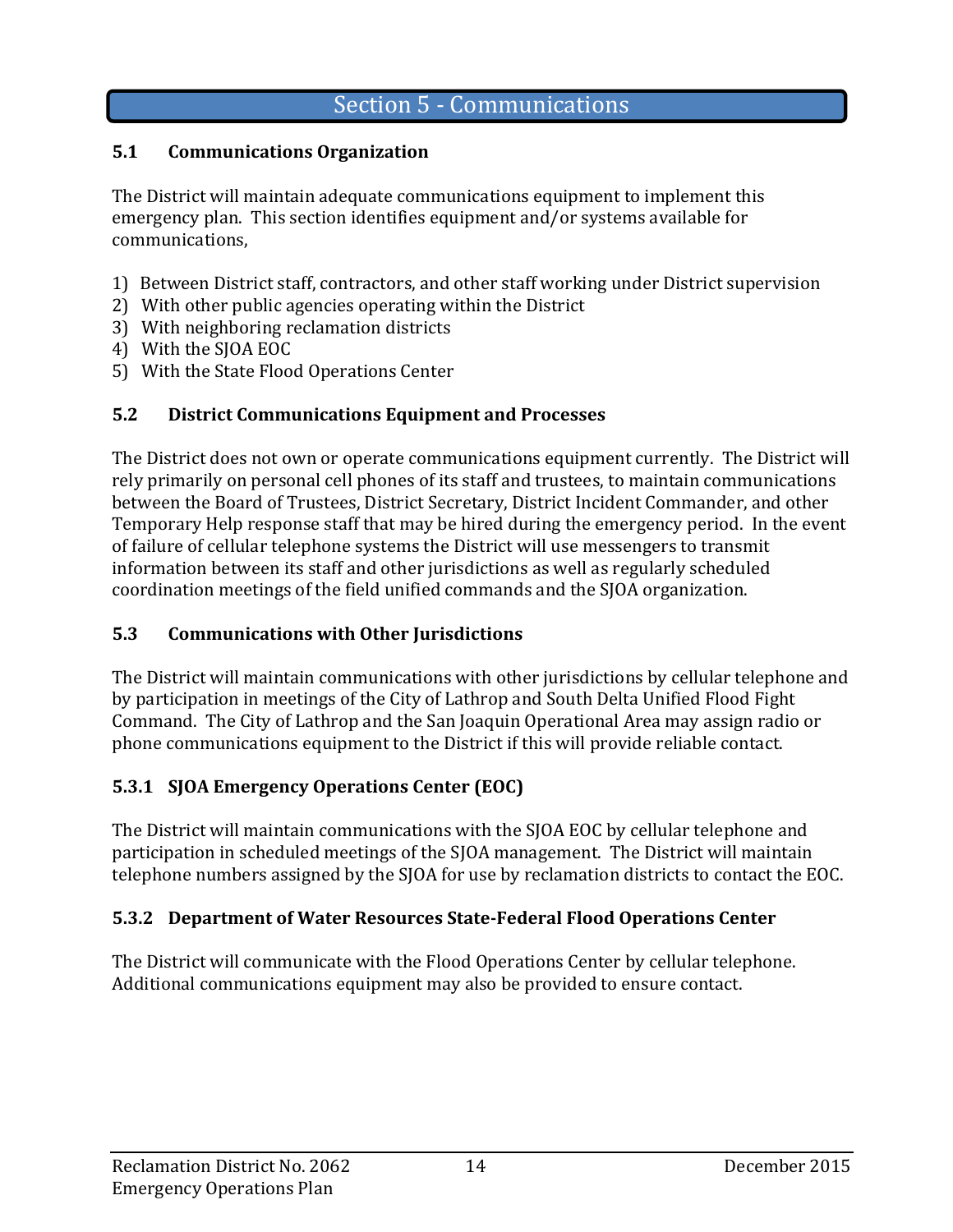#### **6.1 Mutual Aid**

The District is a signatory to the California Master Mutual Aid Agreement, and the SJOA Agreement. District staff will follow the processes outlined in those documents for requesting and providing mutual aid. The District will coordinate directly with the City of Lathrop for any mutual aid prior to coordinating with the SJOA. The City will coordinate on behalf of the District to seek mutual aid with the county through the SJOA. The SJOA Agreement, and San Joaquin County Ordinances have provisions allowing the SJOA Logistics Section and San Joaquin County Purchasing Agent to acquire and transport, on behalf of the District, resources requested by the District.

Mutual aid requests for technical assistance and services, flood fight crews, supplies and materials, and other resources will be made through the SJOA Logistics Section and/or the Operational Area Public Works Mutual Aid Coordinator. See www.sjgov.org/oes for operational area plans and procedures.

#### **6.2 Resources**

See Attachment 3 for inventory of district flood fight resources. SJOA maintains seven twenty-foot containers with flood fight supplies that the district can draw on through the SIOA Agreement. Inventory of that resource can be obtained from SJOA. In addition, DWR stores resources at the Port of Stockton area.

#### **6.3 Procurement**

District maintains standard forms and processes for initiating and executing contracts with private vendors. The District maintains a standard contract form for contracts under \$25,000 in a no-bid environment. The District maintains a separate contract form for contracts over \$25,000 adding a bonding requirement. Contracts over \$25,000 will be awarded through an informal bid process if practicable in light of emergency conditions. If an emergency situation is present, the District may administer contracts, as legally allowed under a declared emergency. (See Attachment 4 for sample contract)

#### **6.4 Logistics Facilities**

See Annex A for locations of pre-planned delivery points, locations of District supplies, and District supply staging areas and points.

#### **6.5 Finance and Administration**

The District maintains financial and administrative records associated with emergency response in accordance with *44 C.F.R. Part 13--Uniform Administrative Requirements for Grants and Cooperative Agreements to State and Local Governments*. Emergency response and construction records, including field reports, procurement and construction management files are maintained by both the District and the District Engineer and are retained as prescribed by the grant authority. District maintains a safety plan for employees and work rules as appropriate.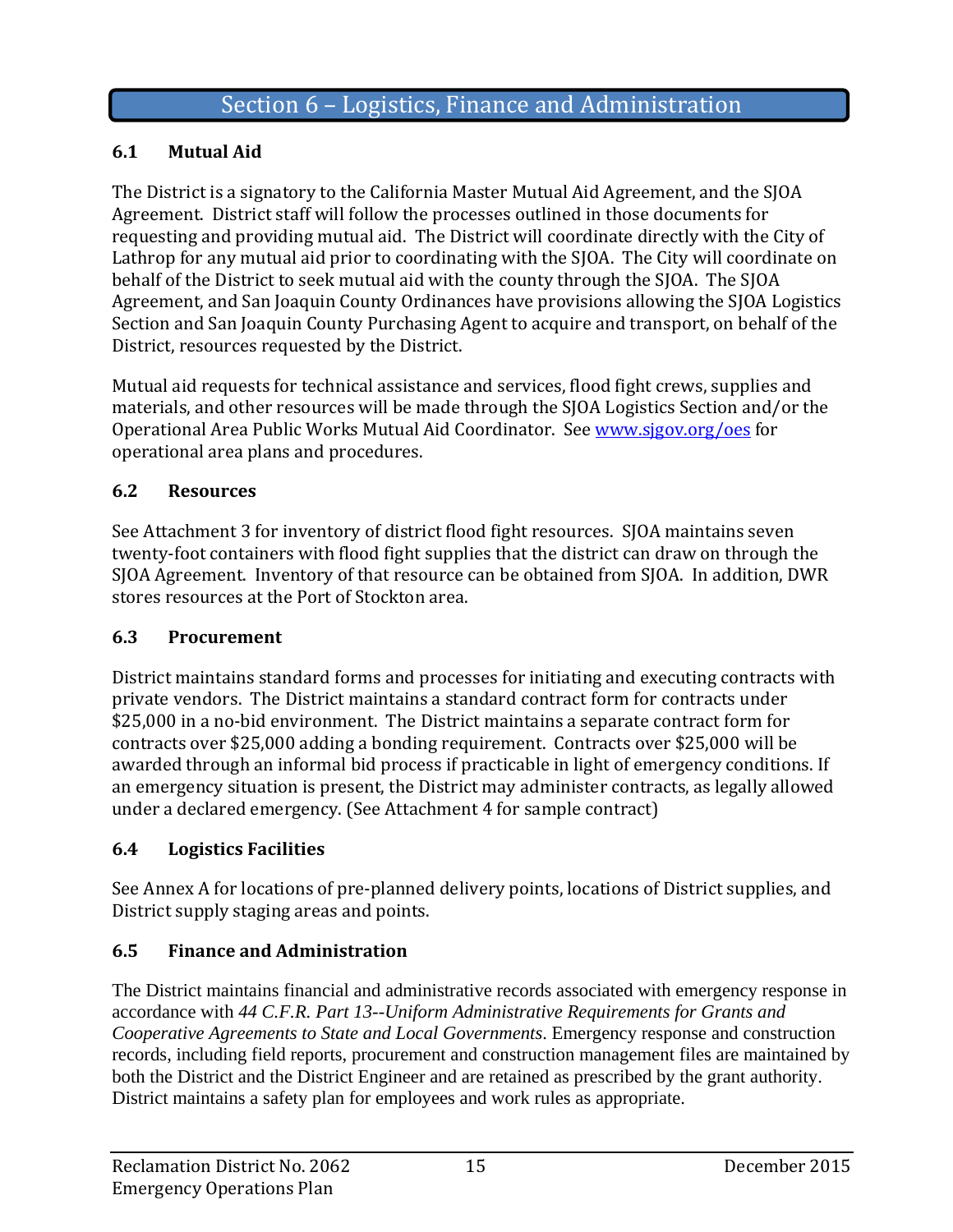# Section 7 - Plan Development and Maintenance

#### **7.1 Plan Development and Maintenance**

The District Board President and District Engineer are responsible for overseeing the development of the RD 2062 Emergency Operations Plan. The District Engineer will maintain the District Flood Contingency Map which constitutes Annex A. The District Board President and District Engineer are responsible for periodic review of these documents to determine the need for revisions or updates.

The District Board will approve this plan when initially completed. The District President is authorized to approve routine updates and revisions. The District Board will review and reapprove the Emergency Operations Plan and Annex A at least every three years. Revised plans must be reviewed and approved by protected cities and the County.

#### **7.2 Training and Exercises**

The District will maintain a training program to implement this emergency operations plan and to meet minimum federal and state requirements for disaster reimbursement. All District training will comply with the National Incident Management System (NIMS) and the Standardized Emergency Management System (SEMS). The District Emergency Response and Training Policy describes the District training program in detail (see Attachment 1).

District employees involved in the implementation of this emergency operations plan will receive training on the District EOP – Basic Plan and Annex A.

District staff will participate in internal exercises and exercises sponsored by the SJOA jurisdictions.

#### **7.3 Plan Evaluation**

RD 2062 staff will prepare a written After-Action Report (AAR) after any District-declared emergency affecting District levees. The District Engineer is responsible for the preparation of this report. The Board will review and approve the AAR, which will briefly describe District operations, any response problems that arose, and damage sustained by the District. The AAR will also contain recommendations for improving District emergency operations in the future. The Board will provide direction to staff as to the preparation of changes, additions, or revisions to the District emergency operations plan.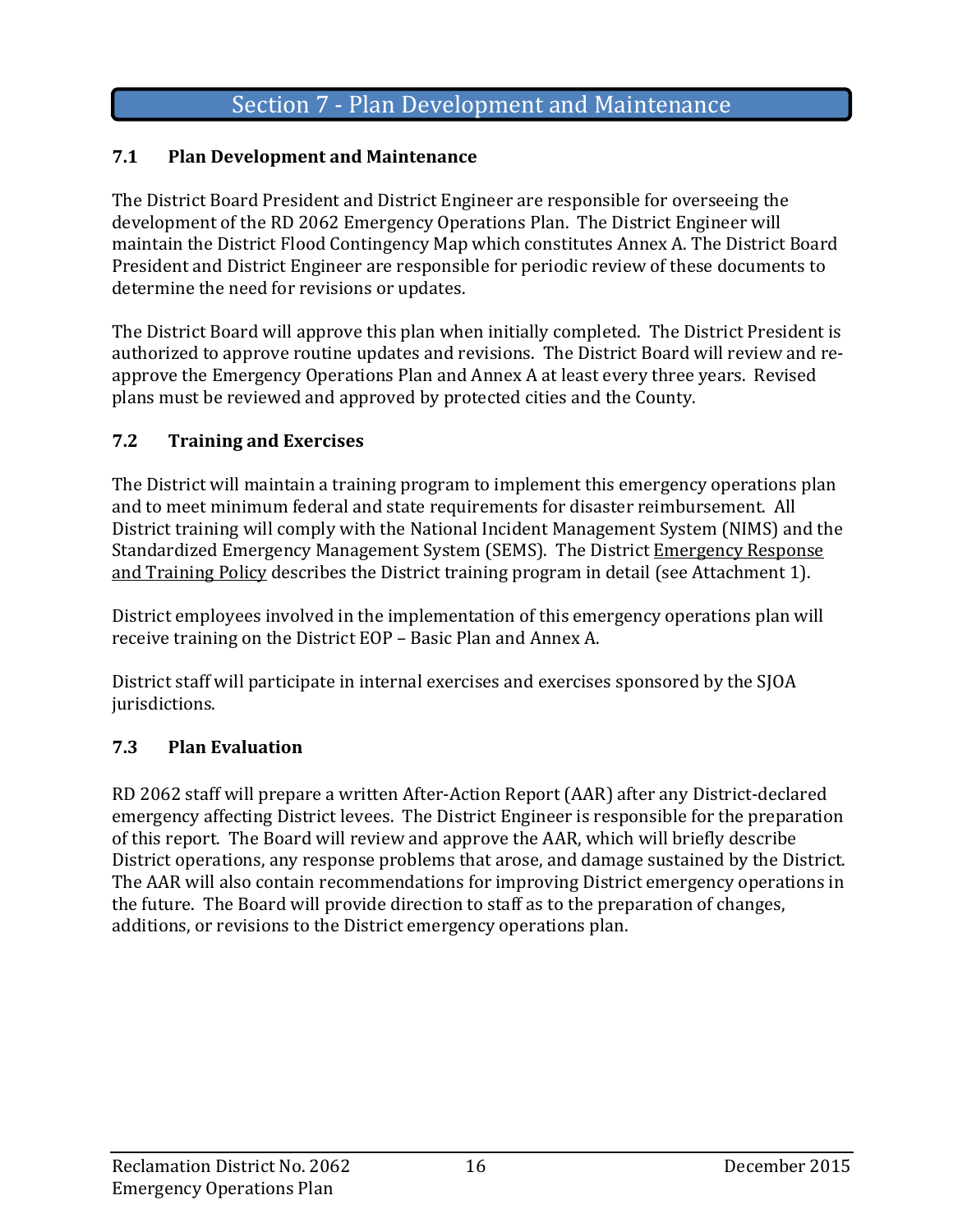### Section 8 - Authorities and References

#### **Federal**

Federal Civil Defense Act of 1950 (Public Law 920, as amended)

Robert T Stafford Disaster Relief and Emergency Assistance Act of 1988 (Public Law 93-288, as amended)

#### **State**

California Emergency Services Act (Chapter 7, Division 1 of Title 2 of the Government Code)

Standardized Emergency Management System Regulations (Chapter 1 of Division 2 of Title 19 of the California Code of Regulations

#### **Local**

Ordinance Code of San Joaquin County 1995, Title 4 - Public Safety, Division 3. - Civil Defense and Disaster, Section 4-3008

River Islands at Lathrop Phase 1 Levee System Urban Level of Protection District Engineer's Report, MBK 2015

Standard Operation and Maintenance Manual for the Lower San Joaquin River Levees, Lower San Joaquin River and Tributaries Project, California.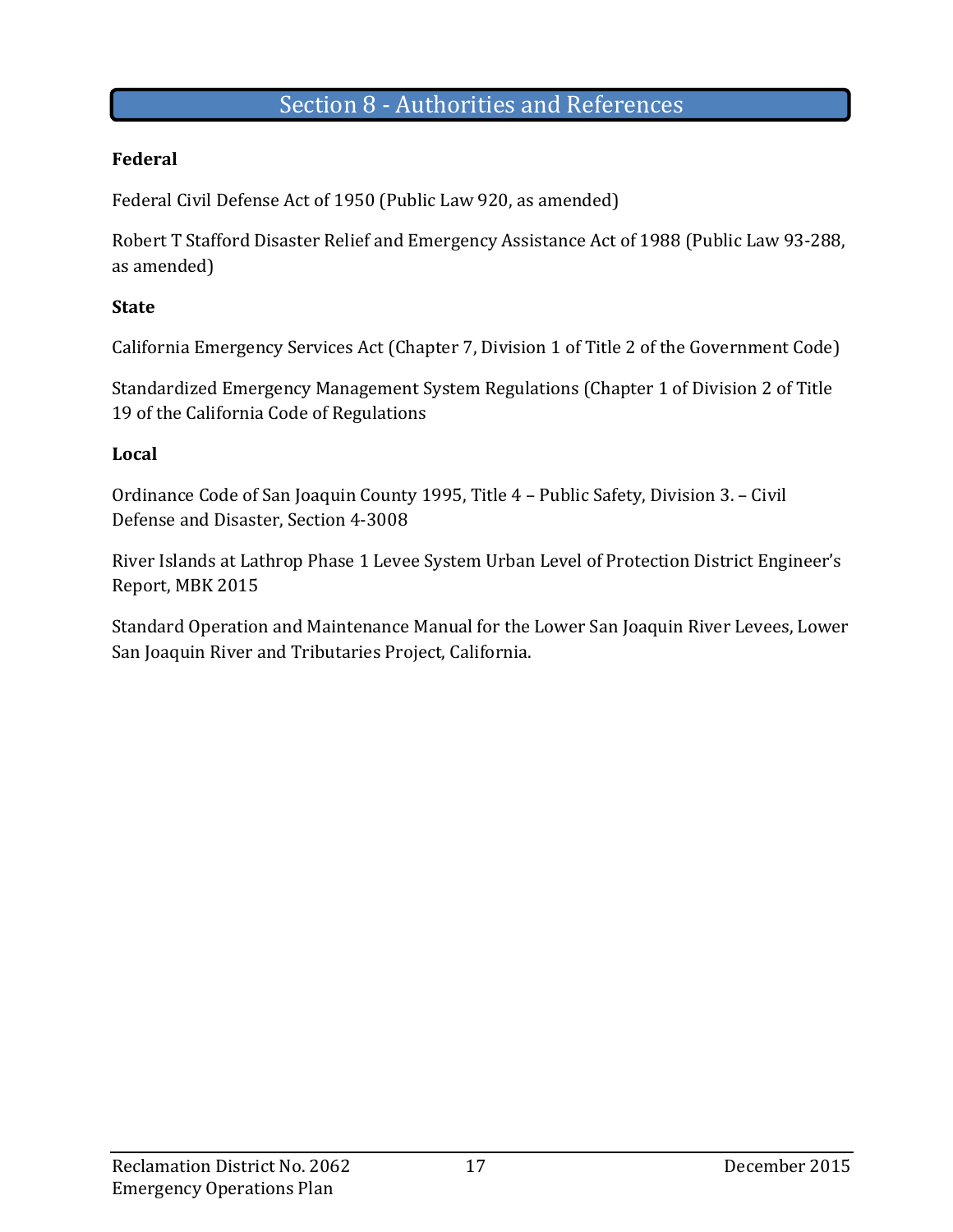**ATTACHMENT 1** EMERGENCY RESPONSE AND TRAINING POLICY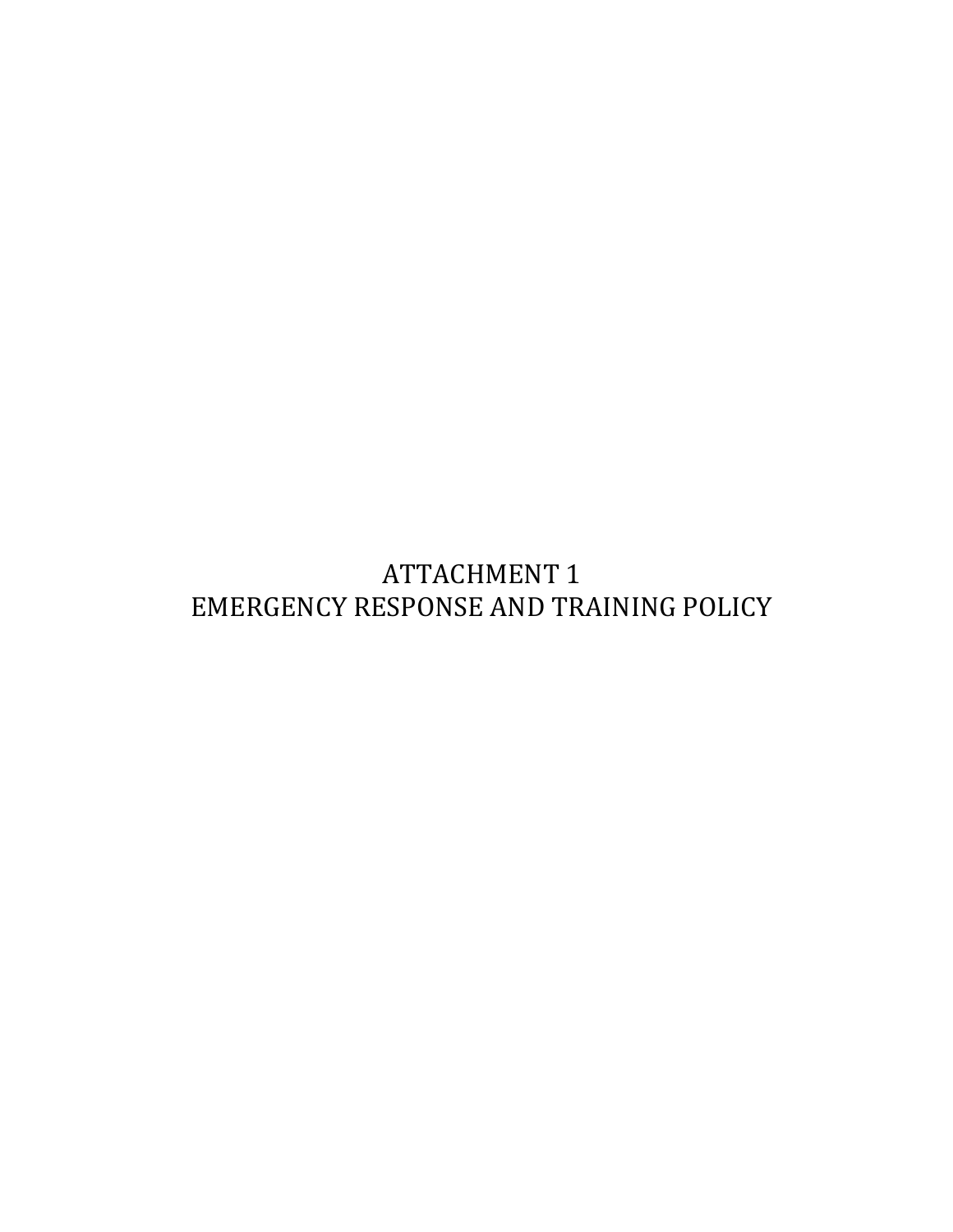# **Attachment 1**

### Reclamation District No. 2062 Emergency Response and Training Policy

Reclamation District No. 2062 Board of Trustees hereby adopts the National Incident Management System (NIMS) for organizing emergency response activities. The Board further establishes the following emergency response and training policies.

#### Emergency Response

In an emergency, the District Board of Trustees is responsible for determining general response policy and performing financial oversight. The District Incident Commander is responsible for organizing District response activities, supervising any hired staff or contractors working for the District, and for coordinating with outside agencies. The District hereby establishes the position of **Emergency Levee Worker** for purposes of hiring or reassigning non-District staff for levee patrol or other flood fighting tasks at the time of the emergency. 

#### National Incident Management System Training Guidance

In regard to meeting national training requirements, the District will comply with the provisions of the National Incident Management System Training Program Manual, September 2011 and any subsequent revisions to that document. The District will also comply with California Standardized Emergency Management System (SEMS) training requirements. 

The NIMS Training Program Manual indicates that federal training guidance is not absolute and that organizations should tailor their training to the level of incident complexity that their staff would potentially manage. After careful review of the definitions of incident complexity levels shown on Page 16 of the NIMS Training Program Manual, this Board has determined that District responsibilities to patrol its levees and respond to threats to levee structural integrity would require District staff to manage Type 4 incidents. District training requirements outlined below meet NIMS training recommendations for Type 4 incidents (pages 17 and 18, NIMS Training Program Manual, September 2011) and SEMS training requirements. 

#### Reclamation District No. 2062 Training Requirements

The Board of Trustees hereby establishes the following training requirements for District staff involved in flood emergency operations.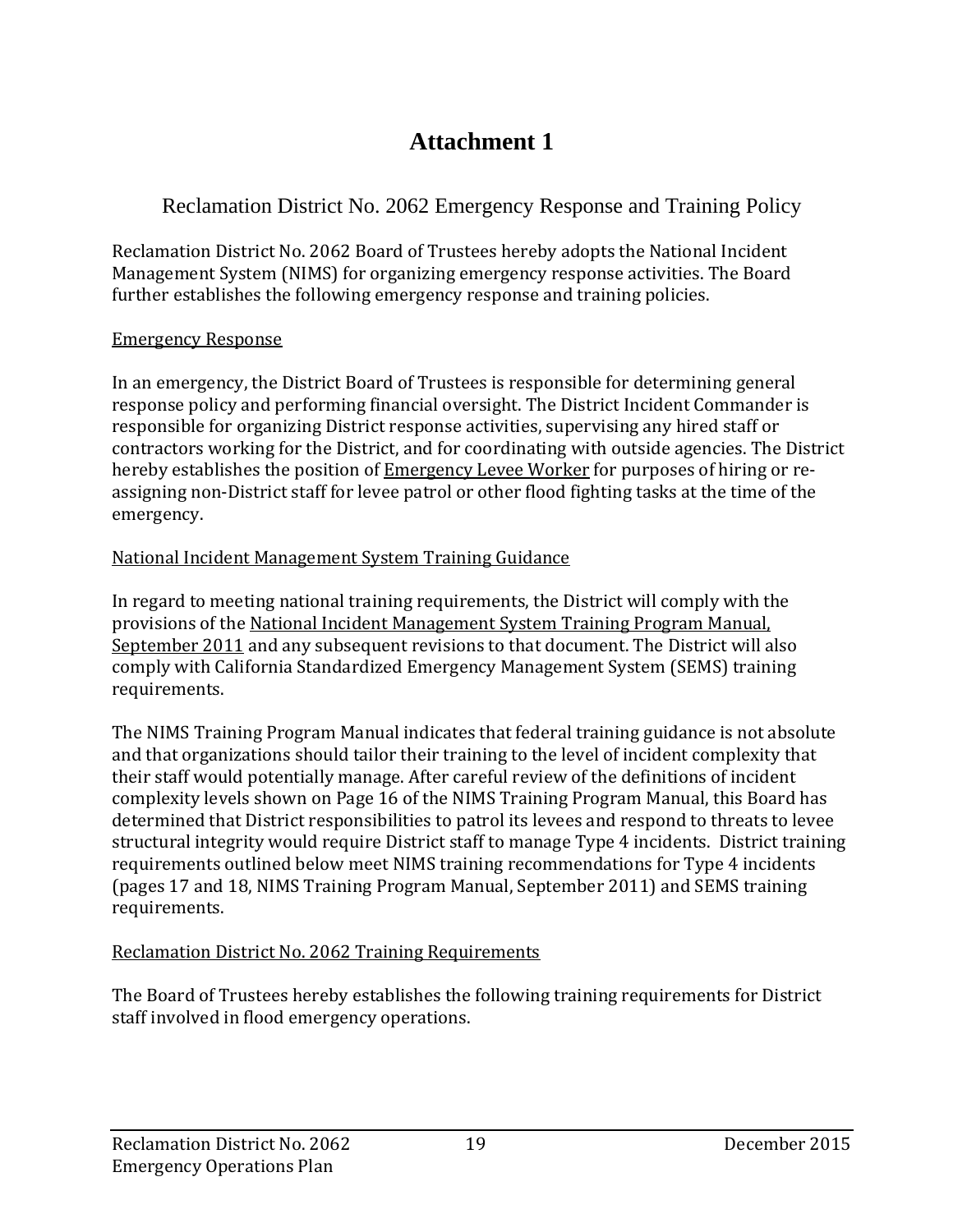Members of the Board of Trustees and District Secretary shall complete the G-402, Incident Command System Overview for Executives and Senior Officials and the SEMS Executive Course.

The District Engineer and appropriate staff who may serve in the District response organization shall complete, at a minimum, the SEMS Introduction, ICS-100 Introduction to the Incident Command System, ICS-200 ICS for Single Resources and Initial Action Incidents, and IS-700 NIMS An Introduction courses to meet Type 4 incident management requirements. In addition, the District Engineer shall complete IS-800 National Response Framework and IS-701 NIMS MACS course to meet inter-agency coordination responsibilities.

Staff hired or transferred to serve as Emergency Levee Workers at the time of an emergency shall receive a 2-hour Reclamation District No. 2062 Emergency Safety and NIMS Course that will include a 60 minute summary of the SEMS Introduction, ICS-100 and IS-700 courses and 60 minutes of specific safety and procedures information for their emergency duties prior to beginning work.

This policy is hereby approved by the Board of Trustees on

Susan Dell'Osso Trustee and President

fustee

Trustee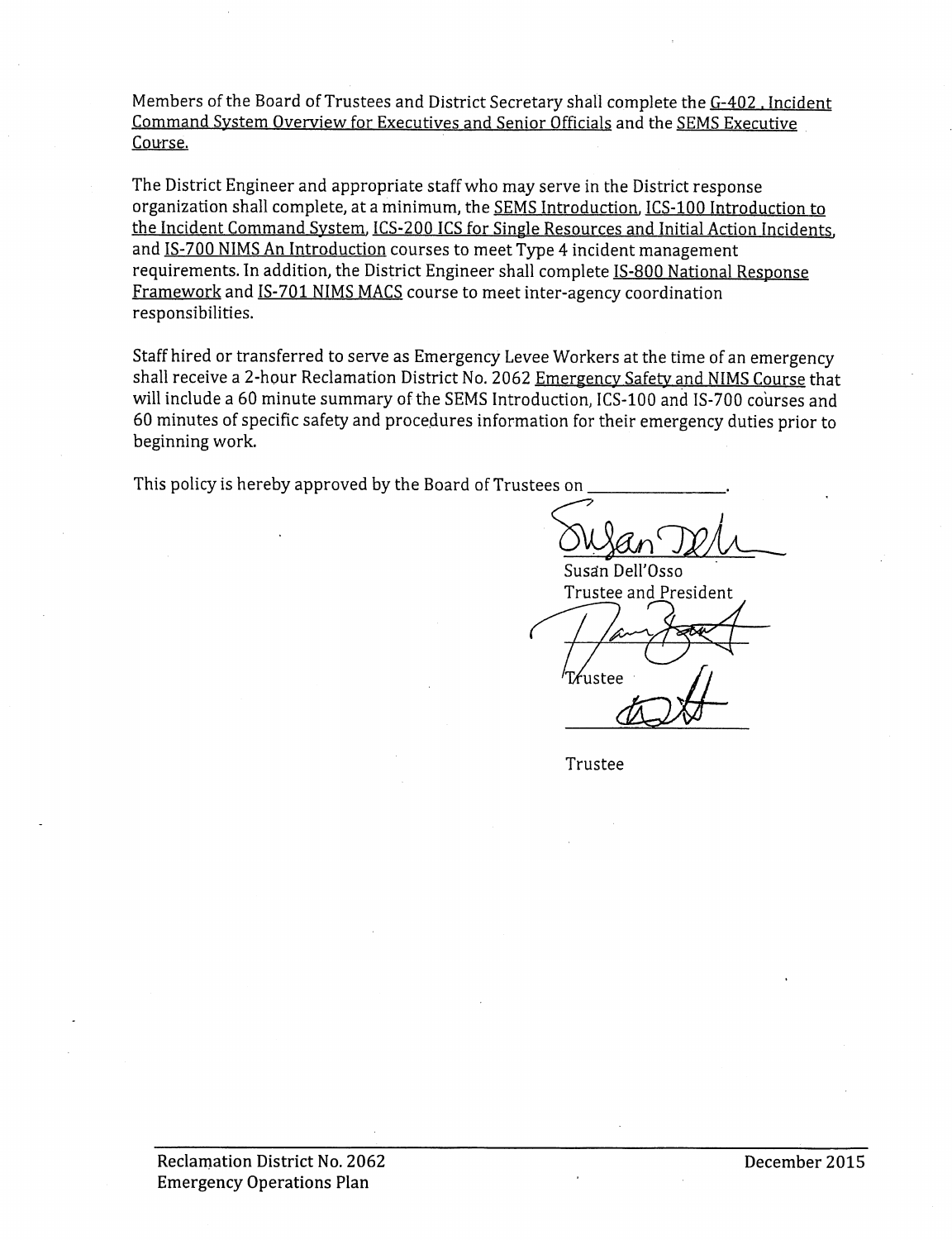**ATTACHMENT 2** DELEGATION OF AUTHORITY LETTER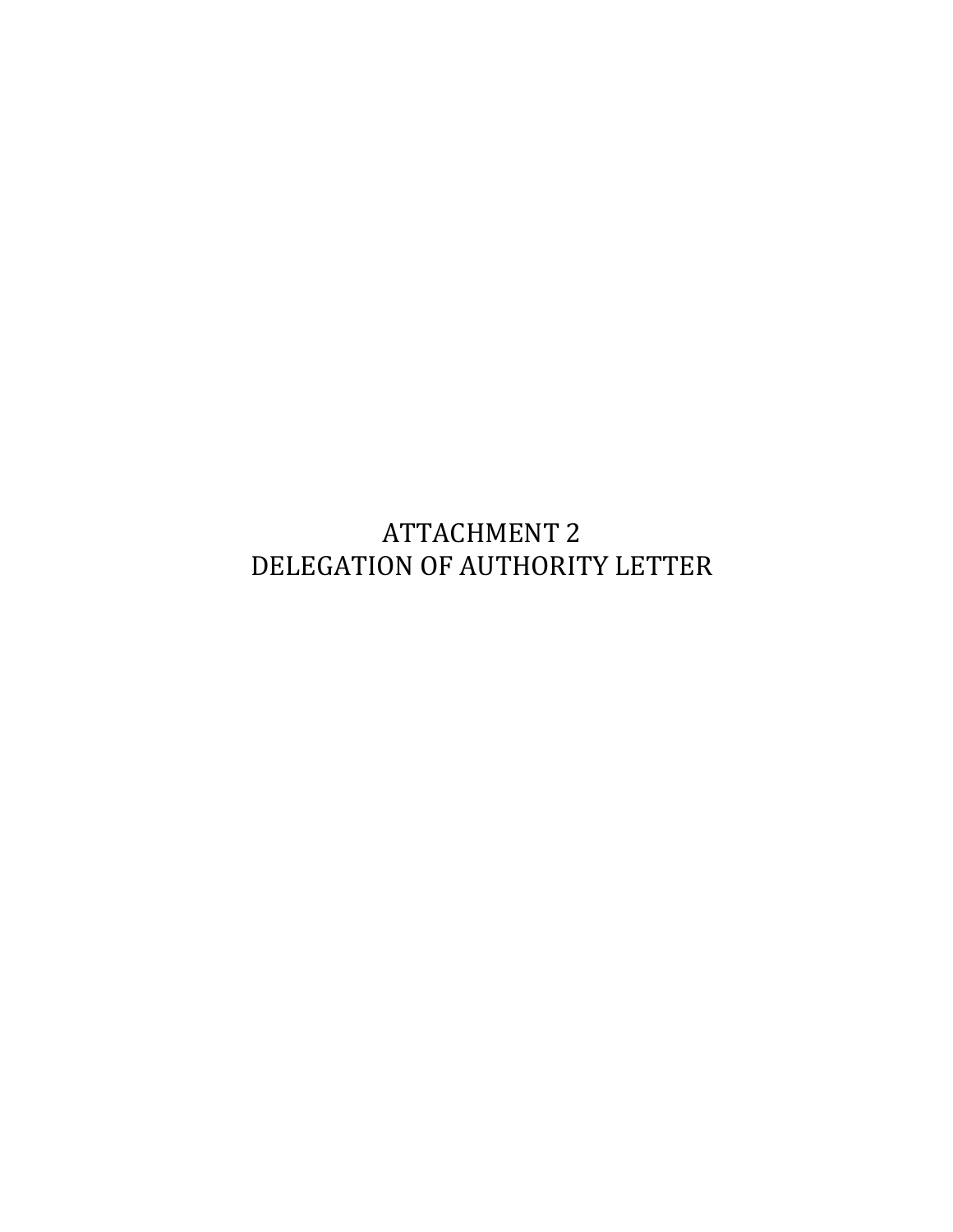# **Attachment 2**

# **Reclamation District No. 2062 Delegation of Authority Letter**

As of \_\_\_\_\_\_ hrs, \_\_\_\_\_\_\_\_, I have delegated the authority and responsibility for the (Time) (Date) complete management of the Reclamation District No. 2062 \_\_\_\_\_\_\_\_\_\_\_\_\_\_\_\_\_\_\_\_\_\_ Incident (Name of Incident) to \_\_\_\_\_\_\_\_\_\_\_\_\_\_\_\_\_\_\_\_\_\_\_\_\_\_\_\_\_\_\_\_\_\_\_\_\_\_\_\_\_\_\_\_\_\_\_\_\_\_\_\_\_\_\_\_\_\_\_\_ acting as District Incident (Name of Individuals)

Commander and Deputy Incident Commander respectively.

#### **Instructions**

As Incident and Deputy Commander, you are accountable to me and the Board of Trustees for the overall management of this incident including control and supervision over District staff and contractors. I expect you to adhere to relevant and applicable laws, policies, and professional standards.

My general considerations for management of the incident are:

- 1. Provide for safety of District staff.
- 2. Keep the Board and District Secretary informed of key actions, and the situation.
- 3. Comply with the Reclamation District No. 2062 Flood Safety Plan and document conditions requiring its modification.

My specific directions and clarifications of authority for this incident are:

1. 

2. 

3. 

 $\mathbf{B} \mathbf{y}$ :

 $\overline{\phantom{a}}$  , and the contract of the contract of the contract of the contract of the contract of the contract of the contract of the contract of the contract of the contract of the contract of the contract of the contrac

(President, Board of Trustees)

**Date Date**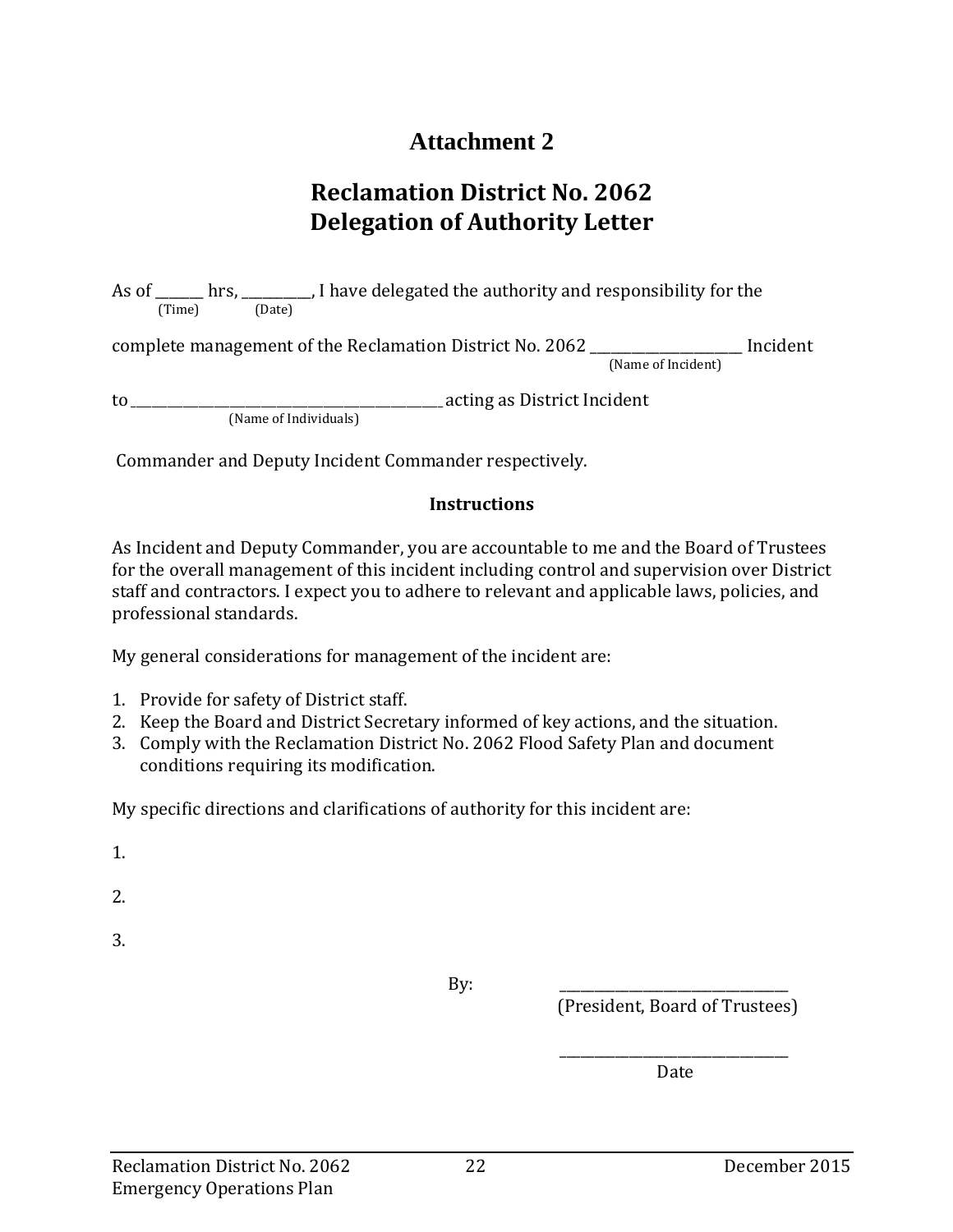**ATTACHMENT 3** FLOOD FIGHT SUPPLY INVENTORY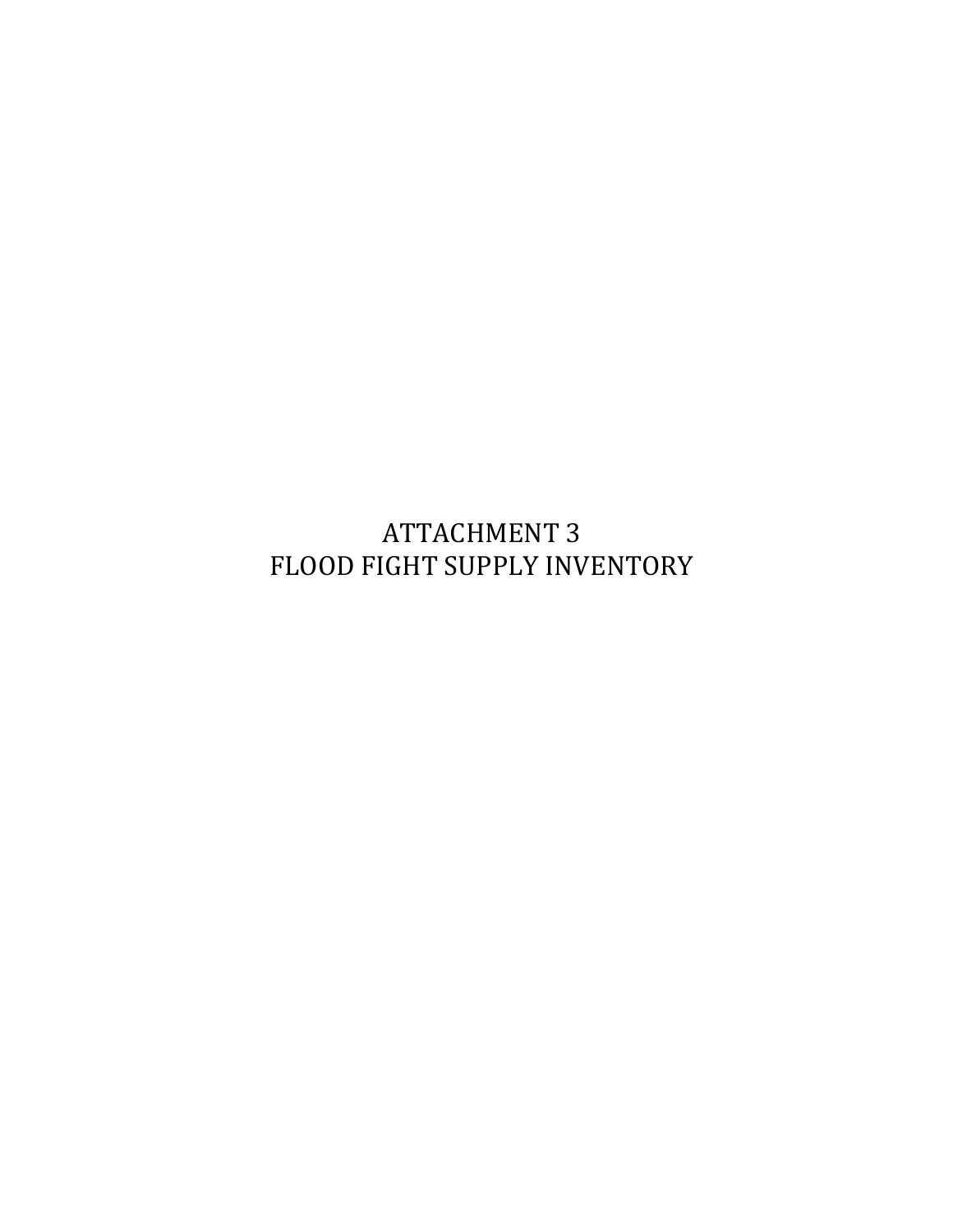# **ATTACHMENT 3: FLOOD FIGHT SUPPLY INVENTORY**

| Description/units                      | Recommended    | On hand as of           |
|----------------------------------------|----------------|-------------------------|
|                                        | Minimum        | 11/5/2015               |
| Visqueen Plastic, roll 100'X20'X10 mil | 10             | 10                      |
| Sandbag Burlap, each                   | 10,000         | 3,000 empty /2,000 full |
| Twine (250lb), box                     | 3              | 150 rolls               |
| Wooden Stakes, each                    | 200            | 7 bundles               |
| Tie Buttons, each                      | 1,000          | To be purchased         |
| Lineman Pliers, each                   | 5              | 5                       |
| Sledge Hammers, each                   | 5              | 5                       |
| Shovel, each                           | 6              | 15                      |
| Survey Lathe, bundle                   | $\overline{2}$ | To be purchased         |
| Flagging Tape, box                     | $\overline{1}$ | To be purchased         |
| Permanent Marker, pack                 | $\overline{1}$ | 4                       |
| Pad/Pencil Set, each                   | $\overline{1}$ | To be purchased         |
| Spotlight w/extra battery, each        | $\overline{1}$ | 7 with 3 packs of extra |
|                                        |                | batteries               |
| Flares                                 |                | 6                       |
| Rope                                   |                | 3                       |
| Life Vests, each                       | 10             | 20                      |
| Waterproof gear                        |                | 6                       |
| <b>Rain Boots</b>                      |                | 5                       |
| Gloves                                 |                | 20                      |
| <b>Trimming Shears</b>                 |                | $\overline{2}$          |
| Pick Axe with Cutting Blade            |                | $\overline{2}$          |
| Axe                                    |                | $\overline{2}$          |
| <b>Utility Knife</b>                   |                | 3                       |
| <b>Hat Hats</b>                        |                | 6                       |
| <b>Protective Glasses</b>              |                | 8                       |
| <b>Personal Head Lamps</b>             |                | 6                       |
| <b>Tape Measure</b>                    |                | $\overline{1}$          |
| Rake                                   |                | $\overline{1}$          |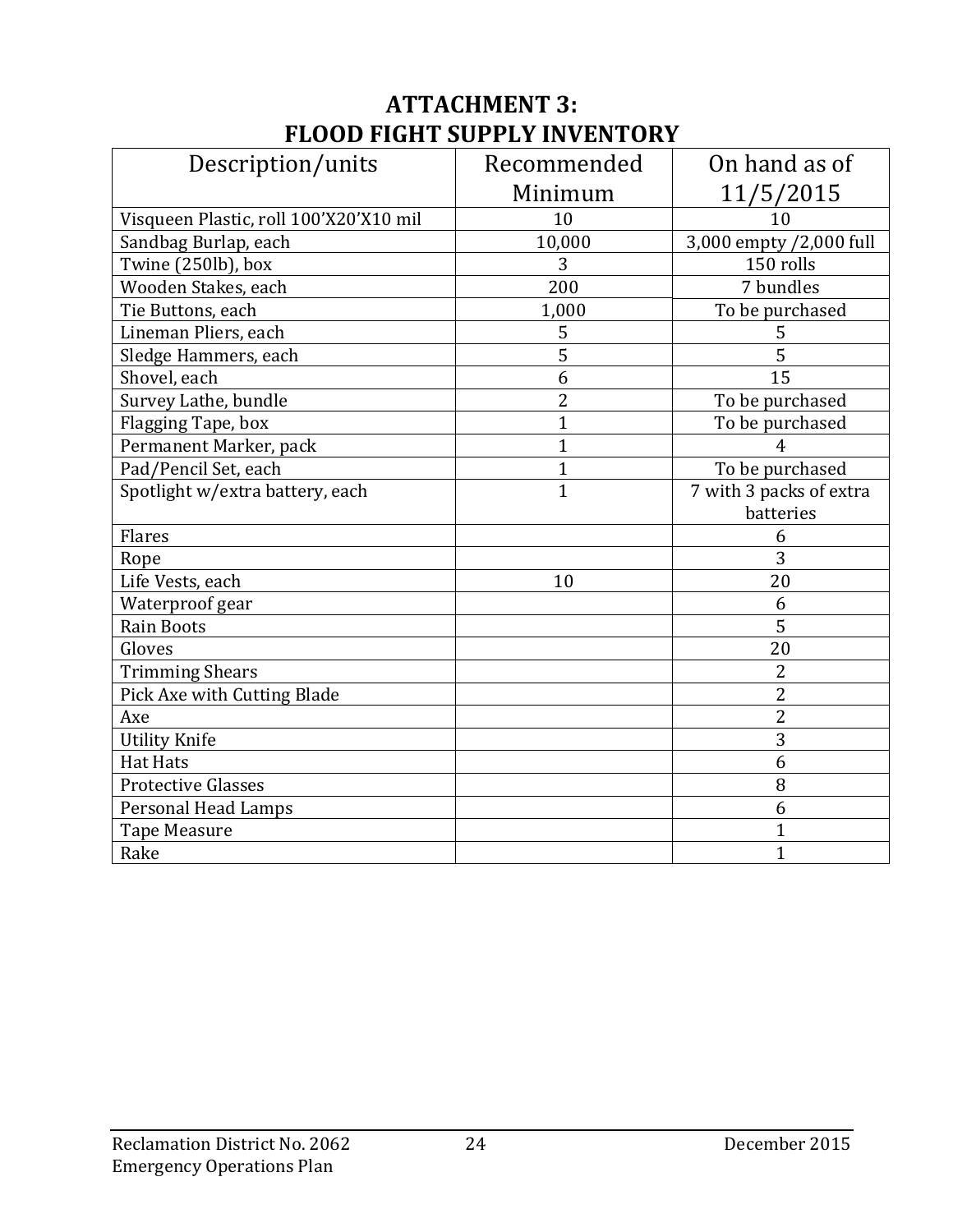

RD 2062 Supply Storage Unit located off Stewart Road adjacent to District Offices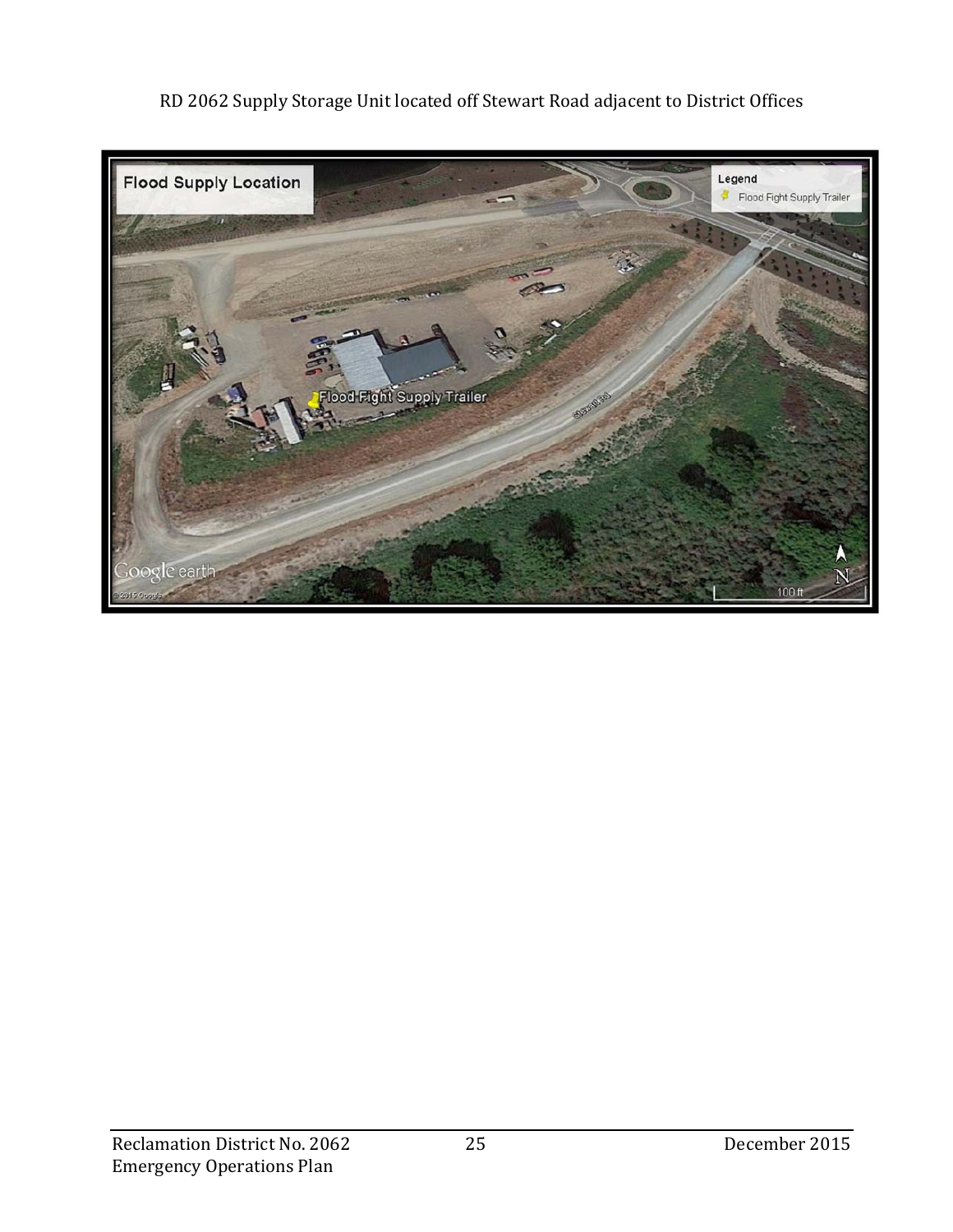**ATTACHMENT 4** STANDARD CONTRACT FORM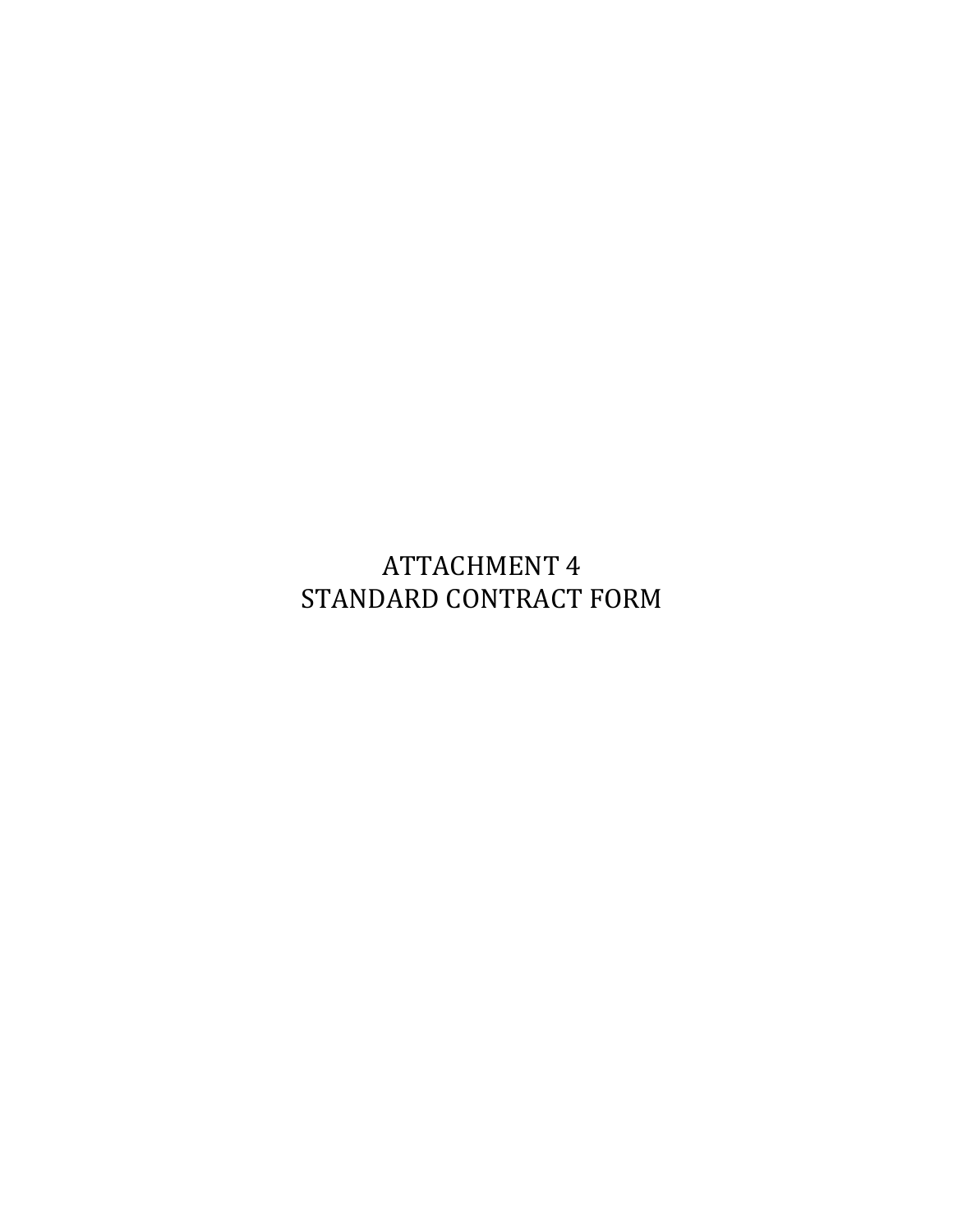#### **CONTRACT FORM**

This agreement, made and entered this \_\_\_\_\_\_\_\_ day of \_\_\_\_\_\_\_\_\_\_\_\_\_\_\_\_\_\_\_\_, YEAR, by and between Reclamation District No. 2062, hereinafter DISTRICT, and\_\_\_\_\_\_\_\_\_\_\_\_\_\_\_\_\_<br>hereinafter CONTRACTOR.

For and in consideration of the payments hereinafter specified to be made by DISTRICT, CONTRACTOR agrees at its own proper cost and expense, to do and/or provide the following in accordance with applicable plans and specifications and as directed by DISTRICT:

PROJECT DESCRIPTION DETAILS and PROPOSAL SUBMITTED by CONTRACTOR, Exhibit A.

The total agreed upon price: NOT TO EXCEED AMOUNT based on unit prices.

Payment shall be made within sixty (60) days after acceptance of work or portions thereof by DISTRICT or as follows: 

CONTRACTOR shall provide DISTRICT with payment bond in the amount of \_\_\_\_\_\_\_\_ in accordance with Civil Code Sections 3247 through 3258. No payment will be made by DISTRICT until such bond has been received.

CONTRACTOR shall provide DISTRICT with performance bond in the amount of guaranteeing faithful performance of said contract.

The complete Contract between the DISTRICT and CONTRACTOR shall consist of the following component parts, to-wit: This instrument; the NOTICE INVITING BIDS; the addenda, if any; the accepted Bid Schedule, including all required attached documents; the required bond(s) fully executed; and each of the component parts of the "EMERGENCY REPAIR PROJECT," dated MONTH AND YEAR.

This instrument and the other documents mentioned above constitute the complete Contract between the DISTRICT and CONTRACTOR and the said other documents are as fully a part of this Contract as if hereto attached or herein repeated.

As used herein, "INDEMNIFIED PARTIES" collectively refers to all the following: DISTRICT and its board of trustees, officers, agents and employees; and the State of California, and all of its agencies, departments, officers, agents and employees, including but not limited to the Central Valley Flood Protection Board and the Department of Water Resources and their respective officers, agents and employees.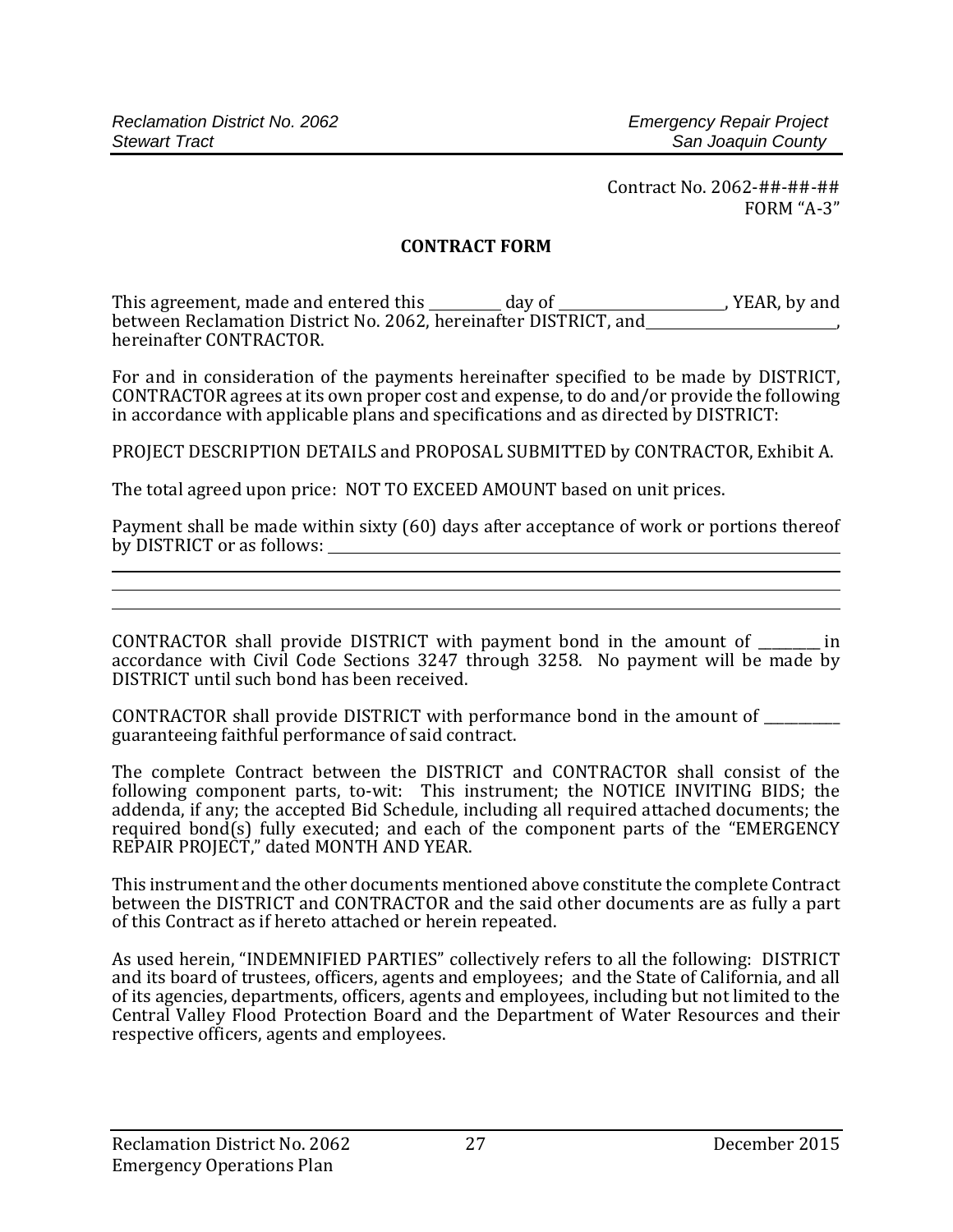CONTRACTOR shall be responsible for its own work, property, and/or materials until completion and final acceptance of the work by the DISTRICT. In the event of loss or damage, it shall proceed promptly to make repairs or replacement of the damaged work, property, and/or materials at its own expense, as directed by the DISTRICT. CONTRACTOR waives all rights CONTRACTOR might have against DISTRICT for loss of or damage to CONTRACTOR's work, property, or materials. Payment shall not be construed as a waiver of this or of any other terms of the Contract.

CONTRACTOR shall pay for all material, labor, taxes, insurance and other claims, liabilities, and obligations of any nature arising from any aspect of its work performed under this Contract, and shall furnish satisfactory evidence of such payments upon request of DISTRICT. CONTRACTOR agrees to indemnify, defend, and hold harmless INDEMNIFIED PARTIES from all suits, liens, or other claims of any nature arising from its failure to make such payments.

CONTRACTOR shall provide and maintain at all times during the performance the following insurance: 

Workers' Compensation insurance meeting the requirements of both the State of California and the Federal Longshore and Harbor Workers' Compensation Act to the extent applicable.

Insurance covering Public Liability, Property Damage, and Contractor's Contractual Liability arising out of or relating to CONTRACTOR's performance hereunder (all including but not limited to work performance and the operation of automobiles, trucks and other vehicles) in amounts of not less than  $$1,000,000$  per occurrence, protecting CONTRACTOR and INDEMNIFIED PARTIES against liability for damages because of injuries (including death) and in an amount of not less than  $$1,000,000$  per occurrence against liability for damages to property. All of the following shall be named as additional insureds on said policies: "Reclamation District No. X and its board of trustees, officers, agents and employees; and the State of California, and all of its agencies, departments, officers, agents and employees."

All insurance required hereunder shall be maintained in full force and effect in a company or companies satisfactory to DISTRICT, shall be maintained at CONTRACTOR's expense until performance in full hereof and such insurance shall be subject to requirement that DISTRICT must be notified by thirty (30) days' written notice before cancellation of any such policy. In the event of threatened cancellation for non-payment of premium, DISTRICT may pay same for CONTRACTOR and deduct the same payment from amounts then or subsequently owing to CONTRACTOR hereunder. 

Evidence of such insurance shall be furnished by CONTRACTOR to DISTRICT upon request.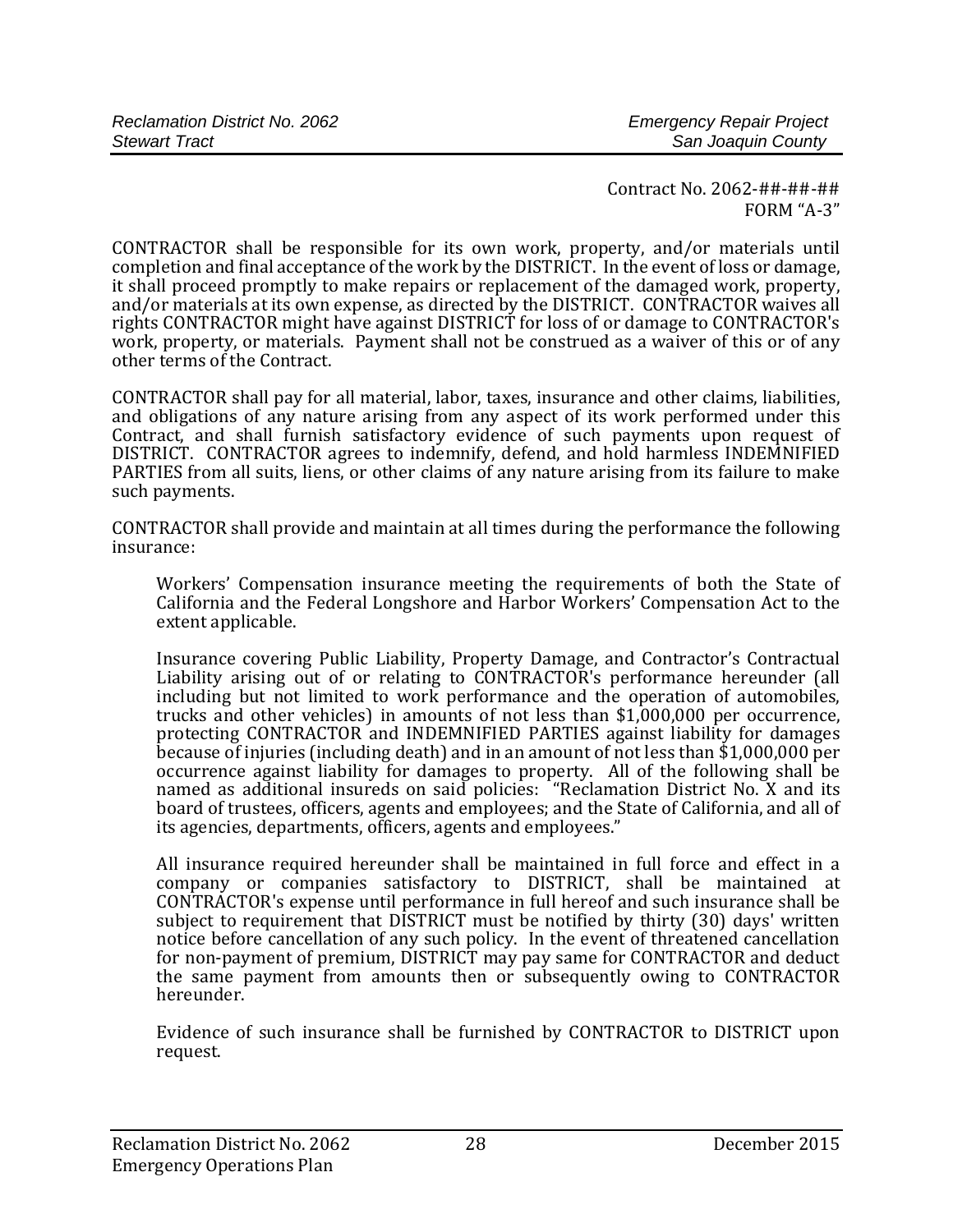CONTRACTOR specifically obligates itself to DISTRICT in the following respects (and this agreement is made upon such express condition), to wit: for any cost, expense or judgment (including attorney's fees) paid or incurred in that behalf.

CONTRACTOR shall be fully and exclusively responsible for and shall pay when due any and all applicable contributions, allowances or other payments or deductions, however termed, required by union labor agreements now or hereafter in force.

CONTRACTOR shall indemnify INDEMNIFIED PARTIES against, and save them harmless from any and all loss, damage, costs, expenses and attorney's fees suffered or incurred on account of any breach of the aforesaid obligations and covenants, and any other provisions or covenants of this Contract.

At any time before final settlement or adjudication of any loss, damage, liability, claim, demand, suit or cause of action for which CONTRACTOR hereby agrees to indemnify and save INDEMNIFIED PARTIES harmless, DISTRICT may withhold from any payments due or to become due under this Contract the reasonable value thereof, as determined by DISTRICT.

CONTRACTOR specifically agrees that it is, or prior to the start of work hereunder will become, a CONTRACTOR and an employing unit subject as an employer, to all applicable Unemployment Compensation Statutes.

CONTRACTOR further agrees as regards, (a) the production, purchase and sale, furnishing and delivering, pricing, and use or consumption of materials, supplies and equipment, (b) the hire, tenure or conditions of employment of employees and their hours of work and rates of and the payment of their wages, and  $(c)$  the keeping of records, making of reports, and the payment, collection, and/or deduction of Federal, State and Municipal taxes and contributions that CONTRACTOR will keep and have available all necessary records and make all payments, reports, collections, deductions, and otherwise do any and all things so as to fully comply with all Federal, State and Municipal laws, ordinances, regulations, and requirements in regard to any and all said matters insofar as they affect or involve the CONTRACTOR's performance of this Contract, all so as to fully relieve INDEMNIFIED PARTIES from and protect it against any and all responsibility or liability therefore or in regard thereto.

CONTRACTOR shall protect and keep INDEMNIFIED PARTIES harmless and free from all liability, penalties, losses, damages, costs, expenses, causes of action, claims and judgments resulting from injury or harm to any person or property arising out of or in any way connected with the performance hereof.

CONTRACTOR shall further hold INDEMNIFIED PARTIES harmless from liability or claims for any injuries to or death of CONTRACTOR's employees resulting from any cause whatsoever, and shall indemnify INDEMNIFIED PARTIES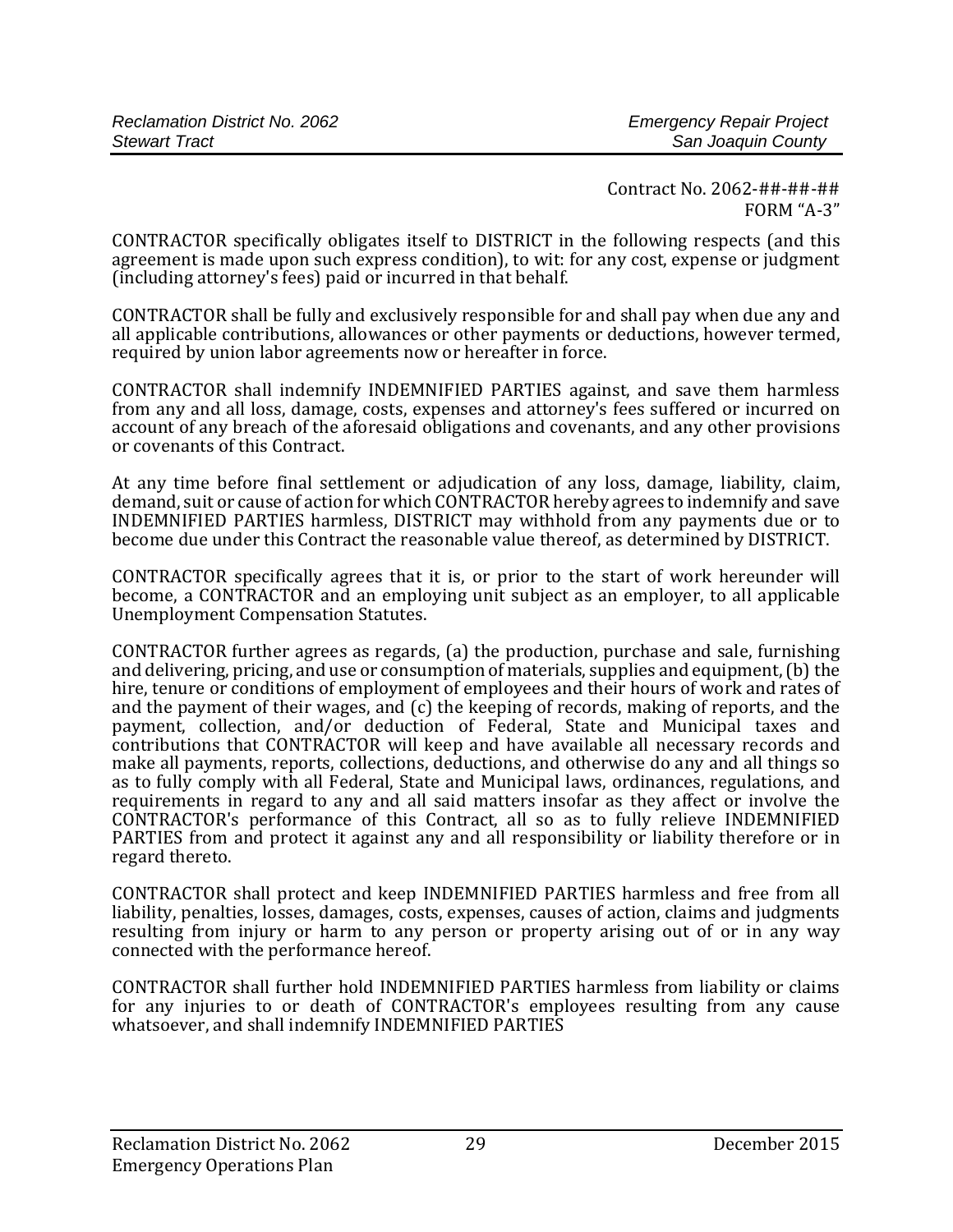CONTRACTOR further agrees as to comply with California Labor Codes including, but not limited to:

Pursuant to Labor Code Section 1771 for contracts over \$1,000.00, this district works with the Compliance Monitoring Unit/Division of Labor Standards Enforcement and requires that all contractors and subcontractors working on this project keep certified payroll records in accordance with Labor Code Section 1776, and to submit electronically via the Department of Industrial Relations (DIR) Compliance Monitoring Unit website. For any questions please email CMU@dir.ca.gov or call 916-263-1811.

Pursuant to Labor Code Section 1771.1, a contractor or subcontractor shall not be qualified to bid on, be listed in a bid proposal, subject to the requirements of Section 4104 of the Public Contract Code, or engage in the performance of any contract for public work, unless currently registered and qualified to perform public work pursuant to Section 1725.5. 

In accordance with the provisions of Labor Code Section 1720 et seq., the Division of Labor Standards and Research has determined the general prevailing rates or wages and employer payments for health and welfare, pension, vacation, travel time, and subsistence pay as provided for in Labor Code Section 1773.8.

It shall be mandatory upon the CONTRACTOR herein and upon any Subcontractor to pay not less than the said specified rates to all laborers, workers, and mechanics employed by them in the execution of the Agreement pursuant to Labor Code Section 1774.

The CONTRACTOR shall post job site notices, as prescribed by regulation  $1771.4(a)(2)$ .

The District or District Representative shall make periodic site visits to observe and interview workers regarding the payment of prevailing wages and proper work classifications. Contractor and each Subcontractor shall cooperate and coordinate with the District and provide unaccompanied access to workers on the job site.

Attention is directed to the provisions in section 1777.5 and sections 1777.6 of the Labor Code concerning the requirement to employ apprentices by the CONTRACTOR or any Subcontractor under it.

Contractors and any Subcontractors shall be assessed penalties for violating labor code sections as stated above and as specified in the labor code.

CONTRACTOR certifies that he is aware of the provisions of Section 3700 of the Labor Code which require every employer to be insured against liability for workers' compensation or to undertake self-insurance in accordance with the provisions of that code, and that he will comply with such provisions before commencing the performance of the work of this Contract.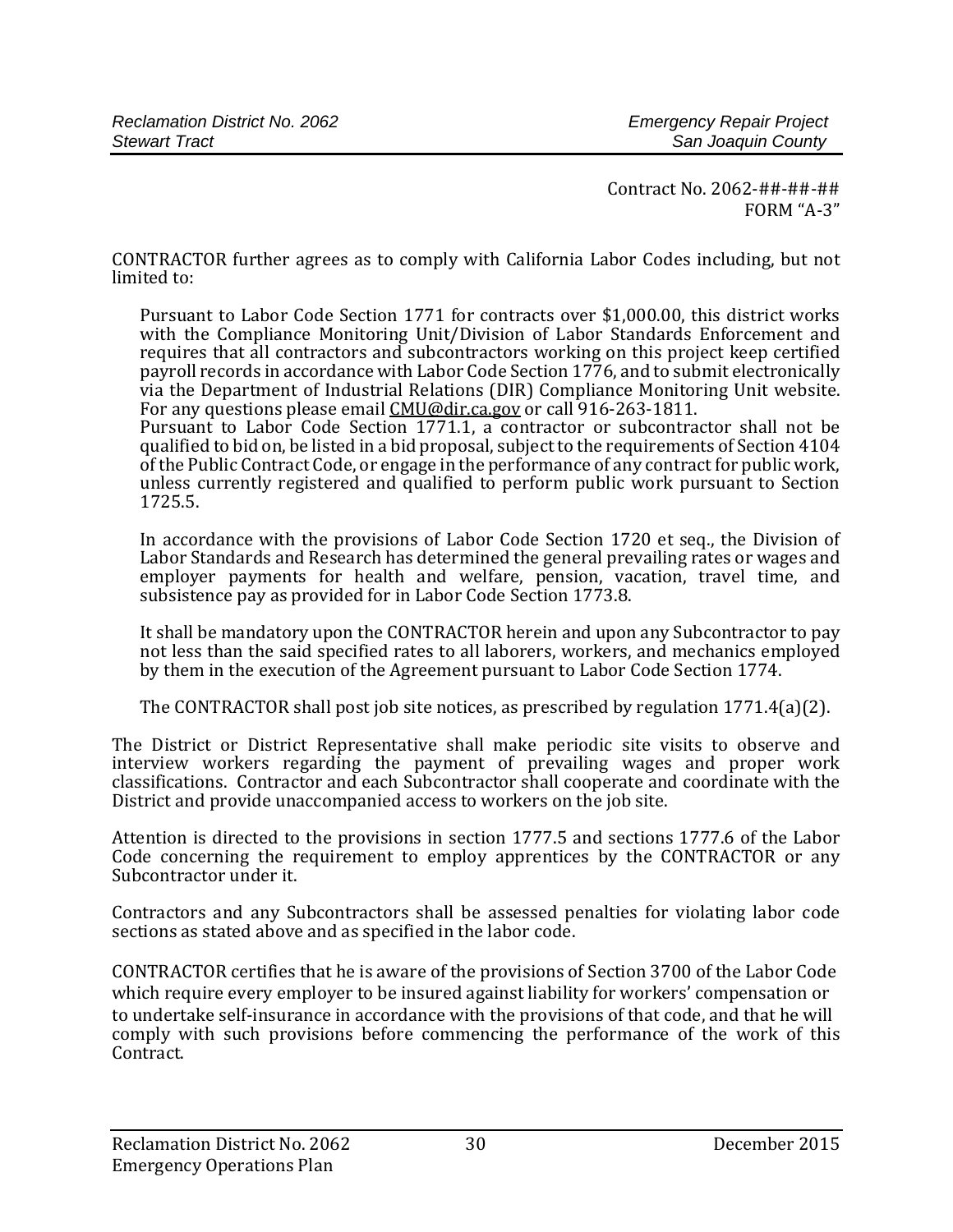This agreement shall not be modified except by written document executed by the parties hereto. 

CONTRACTOR RECLAMATION DISTRICT No. 2062

By: By: 

| Title: |  |
|--------|--|
|        |  |

Title: Title: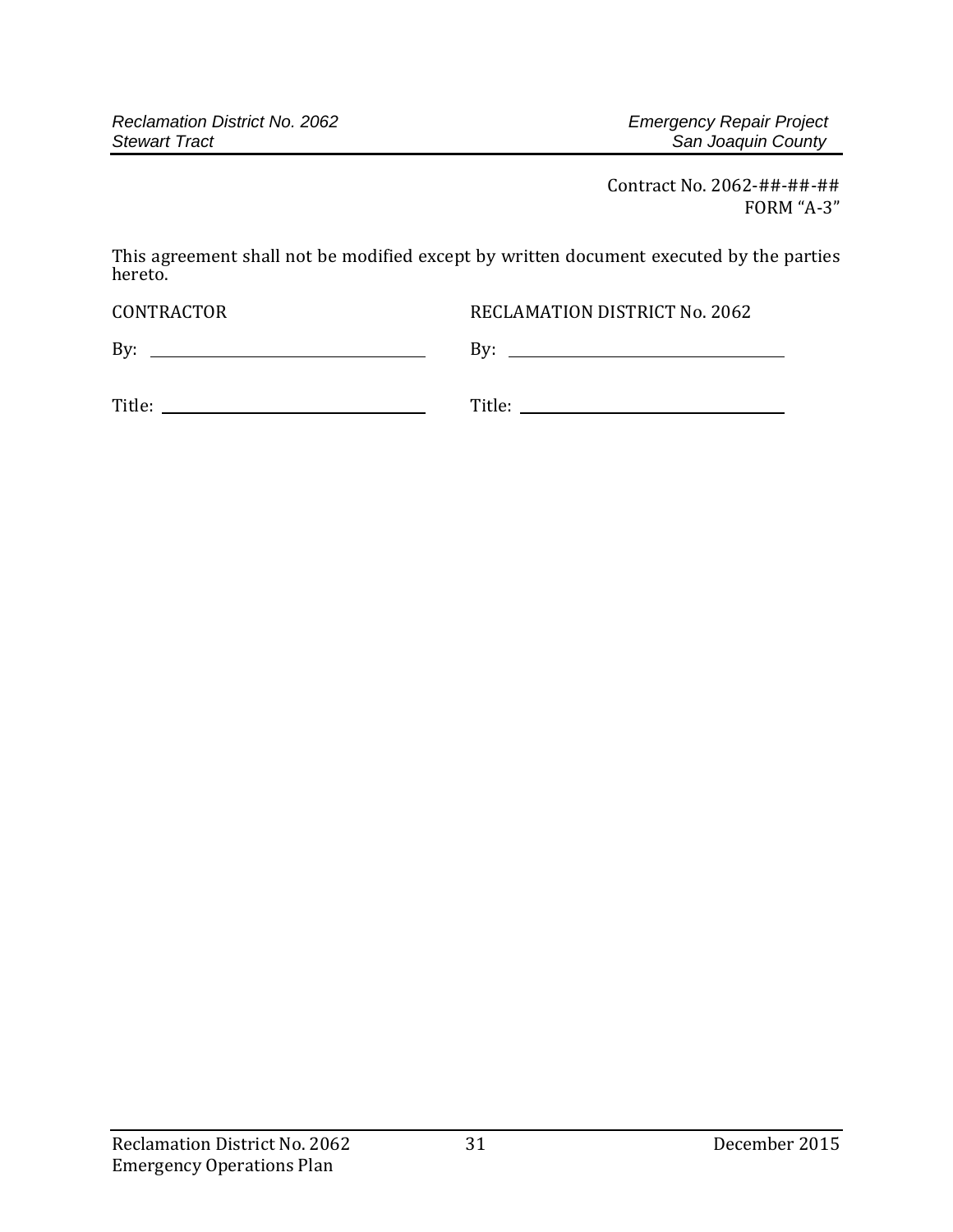#### **APPENDIX A**

The federal and state labor law requirements applicable to the contract are composed of but not limited to the following items:

- 1. The contractor's duty to pay prevailing wages under Labor Code Section 1770 et seq., should the project exceed the exemption amounts.
- 2. The contractor's duty to employ registered apprentices on the public works project under Labor Code Section 1777.5.
- 3. The penalties for failure to pay prevailing wages (for non-exempt projects) and employ apprentices including forfeitures and debarment under Labor Code Sections 1775 and 1777.7.
- 4. The requirement to keep and submit copies upon request of certified payroll records under Labor Code Section 1776, and penalties for failure to do so under Labor Code Section  $1776(g)$ .
- 5. The prohibition against employment discrimination under Labor Code Section 1777.6; the Government Code, and Title VII of the Civil Rights Act of 1964.
- 6. The prohibition against accepting or extracting kickback from employee wages under Labor Code Section 1778.
- 7. The prohibition against accepting fees for registering any person for public work under Labor Code Section 1779, or for filling work orders on public works under Labor Code Section 1780.
- 8. The requirement to list all subcontractors under Public Contracts Code Section 4104.
- 9. The requirement to be properly licensed and to require all subcontractors to be properly licensed and the penalty for employing workers while unlicensed under Labor Code Section 1021 and under the California Contractors License Law, found at Business and Professions Code Section 7000 et seq.
- 10. The prohibition against unfair competition under Business and Professions Code Section 17200‐17208.
- 11. The requirement that the contractor be properly insured for Workers Compensation under Labor Code Section 1861.
- 12. The requirement that the contractor abide by the Occupational, Safety and Health laws and regulations that apply to the particular construction project.
- 13. The federal prohibition against hiring undocumented workers, and the requirement to secure proof of eligibility/citizenship from all workers.
- 14. The requirement to provide itemized wage statements to employees under Labor Code Section 226.

Certification: I acknowledge that I have been informed and am aware of the foregoing requirements and that I am authorized to make this certification on behalf of [name of subcontractor]. 

 

Date **Date I I Name of person signing and company**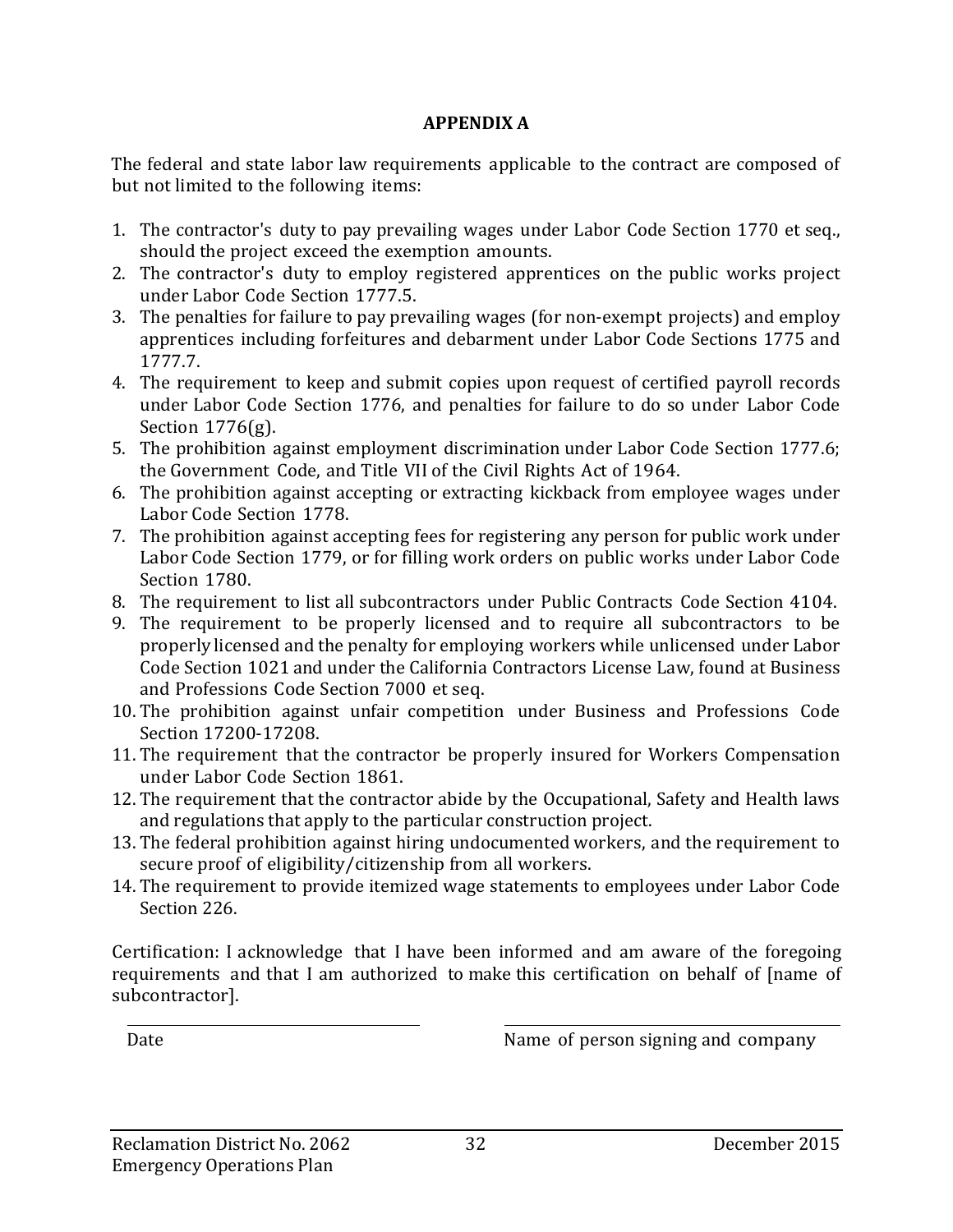**ATTACHMENT 5** EMERGENCY RESOLUTION TEMPLATE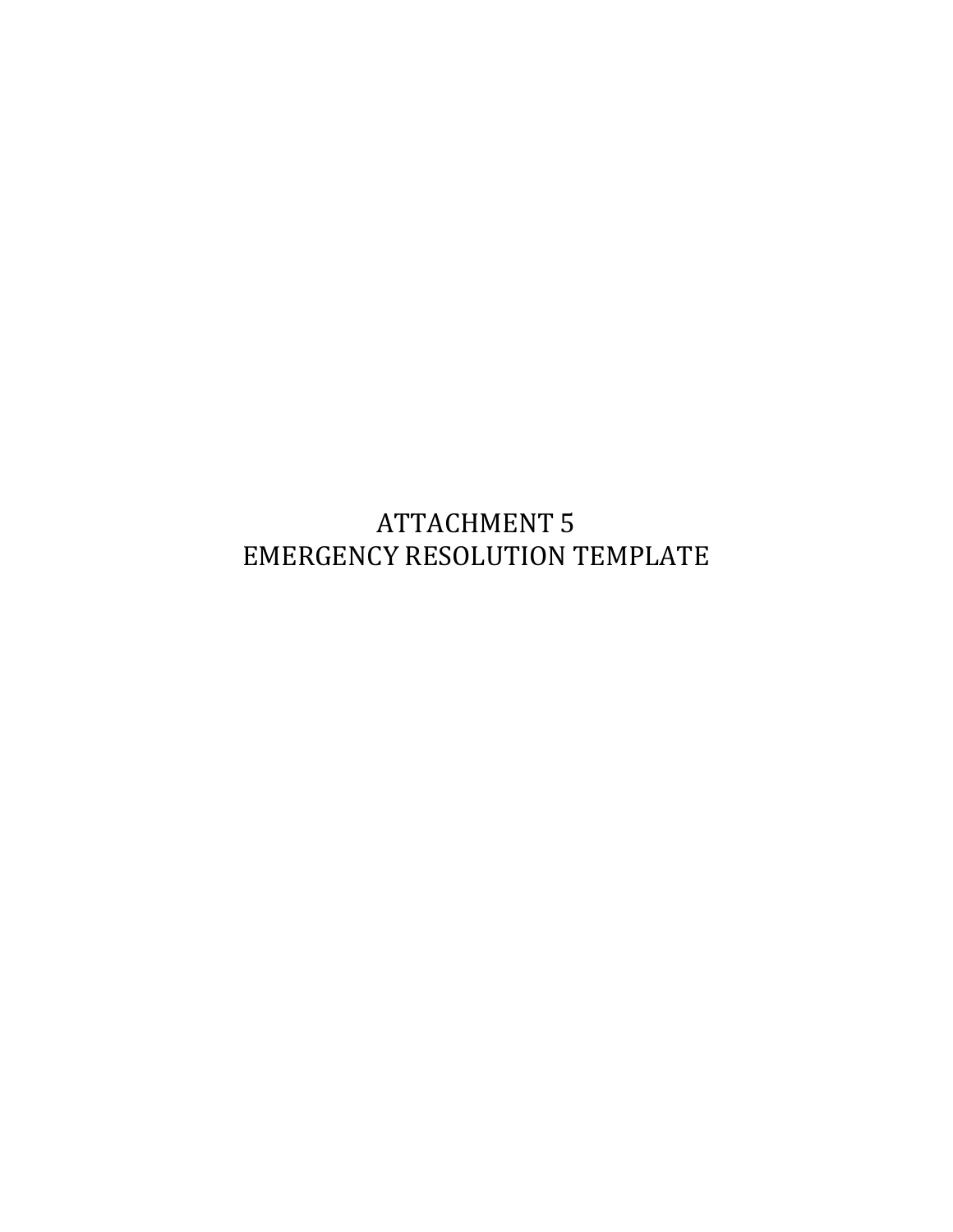#### **RESOLUTION OF THE BOARD OF TRUSTEES OF RECLAMATION DISTRICT NO. 2062 (STEWART TRACT) EMERGENCY MEETING DATE: \_\_\_\_\_\_\_\_\_\_\_\_\_\_\_\_\_\_\_\_\_\_**

#### **RESOLUTION No.**

Upon special notice to and consent by the Trustees of Reclamation District No. 2062. of the County of San Joaquin, State of California, an emergency meeting of the Board of Trustees was held at the district offices at 73 West Stewart Road, Lathrop, CA on **[DAY and DATE**] at [TIME]. The Board agreed that an emergency situation exists which requires immediate action by the District

#### **[DESCRIPTION OF EMERGENCY EVENT, JUSTIFICATION]**

#### **EMERGENCY DECLARATION**

WHEREAS, the trustees of Reclamation District No. 2062 have considered the condition of the District Levees and the potential risk of general operation at the expense of public safety and agricultural production; and

WHEREAS, the Trustees have noted that the Sacramento and San Joaquin Delta is and will continue to experience high water levels resulting from heavy rainfalls and runoff, high tides, and high winds; and

WHEREAS, the District is experiencing **[DESCRIPTION OF EMERGENCY EVENT]**; and 

WHEREAS, after consultation with the District Engineers and after a visual assessment of the condition of the District levees on [DATE(S) and TIME(S)], the District found and declared on [DATE] that an emergency situation existed and that all necessary and required work to protect the District and the District's levees should be completed at the earliest possible date.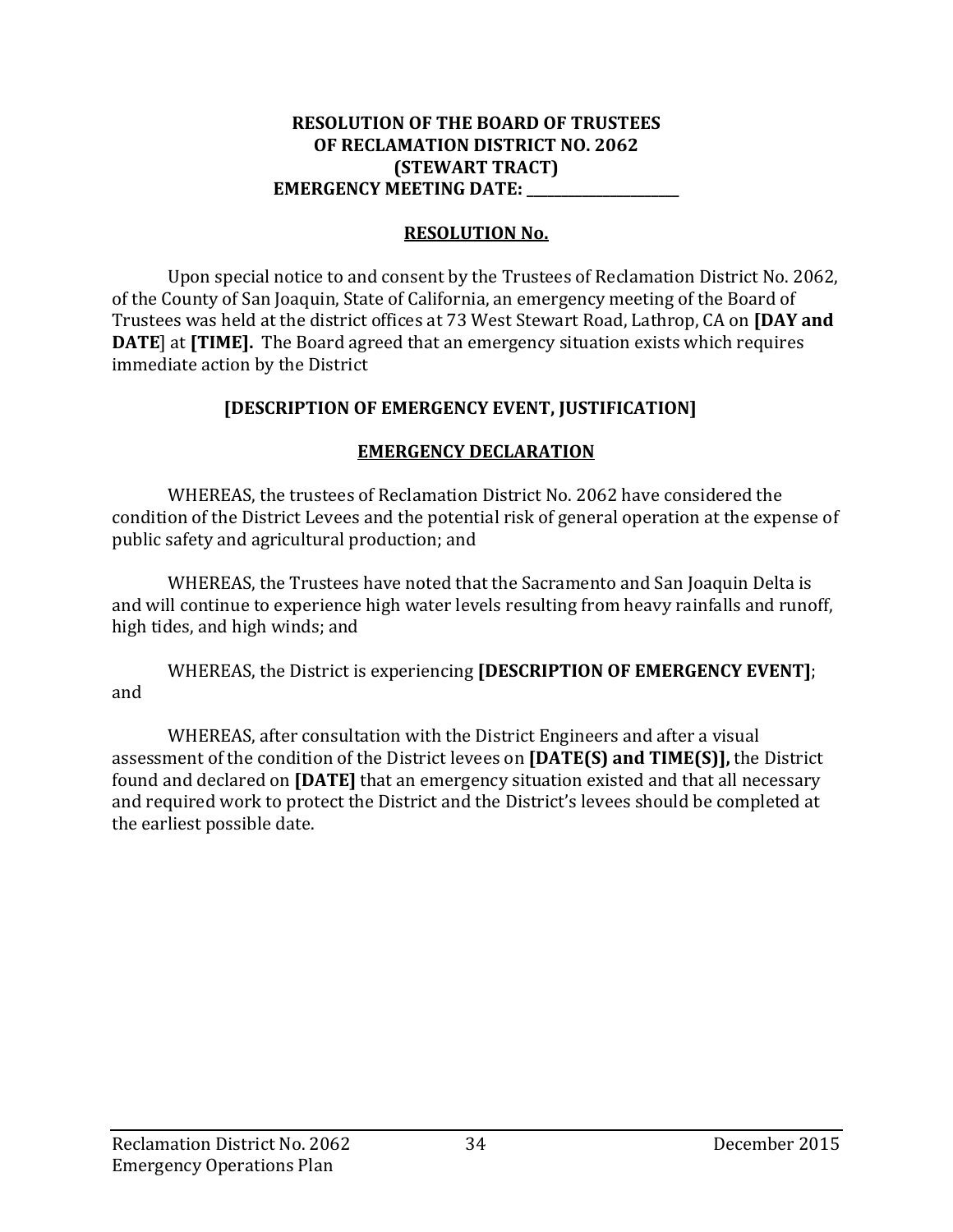NOW, THEREFORE, BE IT RESOLVED AND ORDERED by the Board of Trustees of the Reclamation District No. 2062, as follows:

- 1. As of **[DATE]** an emergency situation exists within the District and along the District's levees, which requires the District to proceed immediately with the work to prevent the possible flooding of the district, and failure to its levees at the earliest possible time.
- 2. That the emergency condition will not permit a delay resulting from a competitive solicitation for bids for securing materials and equipment needed to address the emergency.
- 3. That the district President, and/or District Engineer be hereby authorized and directed to acquire such materials and equipment and to enter into contracts necessary and appropriate to meet the emergency needs of the district, without observing the need to seek formal competitive solicitation of bids, or bonding.

#### **CERTIFICATION**

I, Susan Dell'Osso, President and trustee for Reclamation District No. 2062 (District) do hereby certify that the above is a true and correct copy of the resolution which the Board of Trustees of the District unanimously adopted on [DATE].

Executed on \_\_\_\_\_\_\_\_\_\_\_\_\_\_\_\_\_\_, in Lathrop, California.

Susan Dell'Osso 

\_\_\_\_\_\_\_\_\_\_\_\_\_\_\_\_\_\_\_\_\_\_\_\_\_\_\_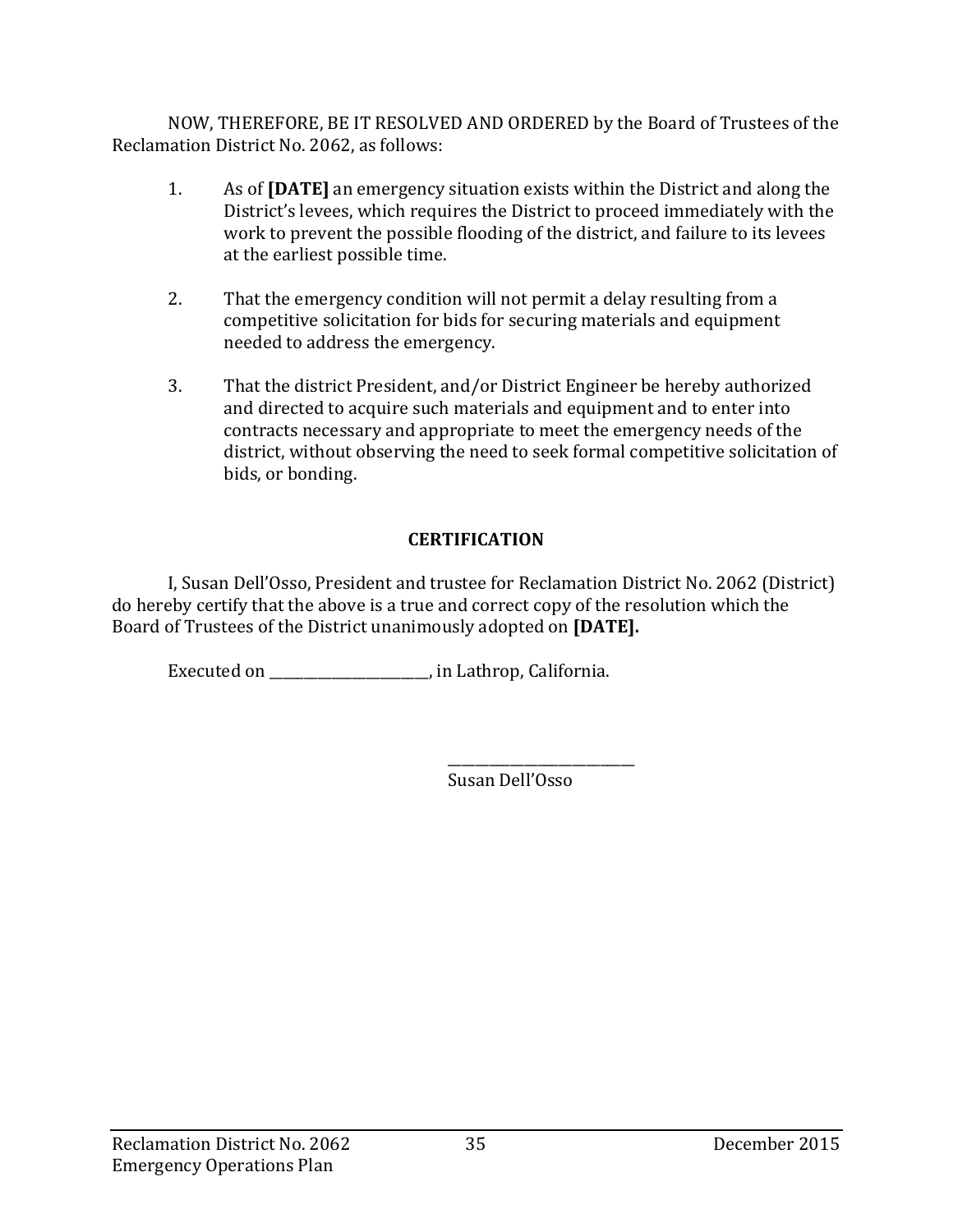# **ATTACHMENT 6** REGULATORY NOTIFICATION TEMPLATE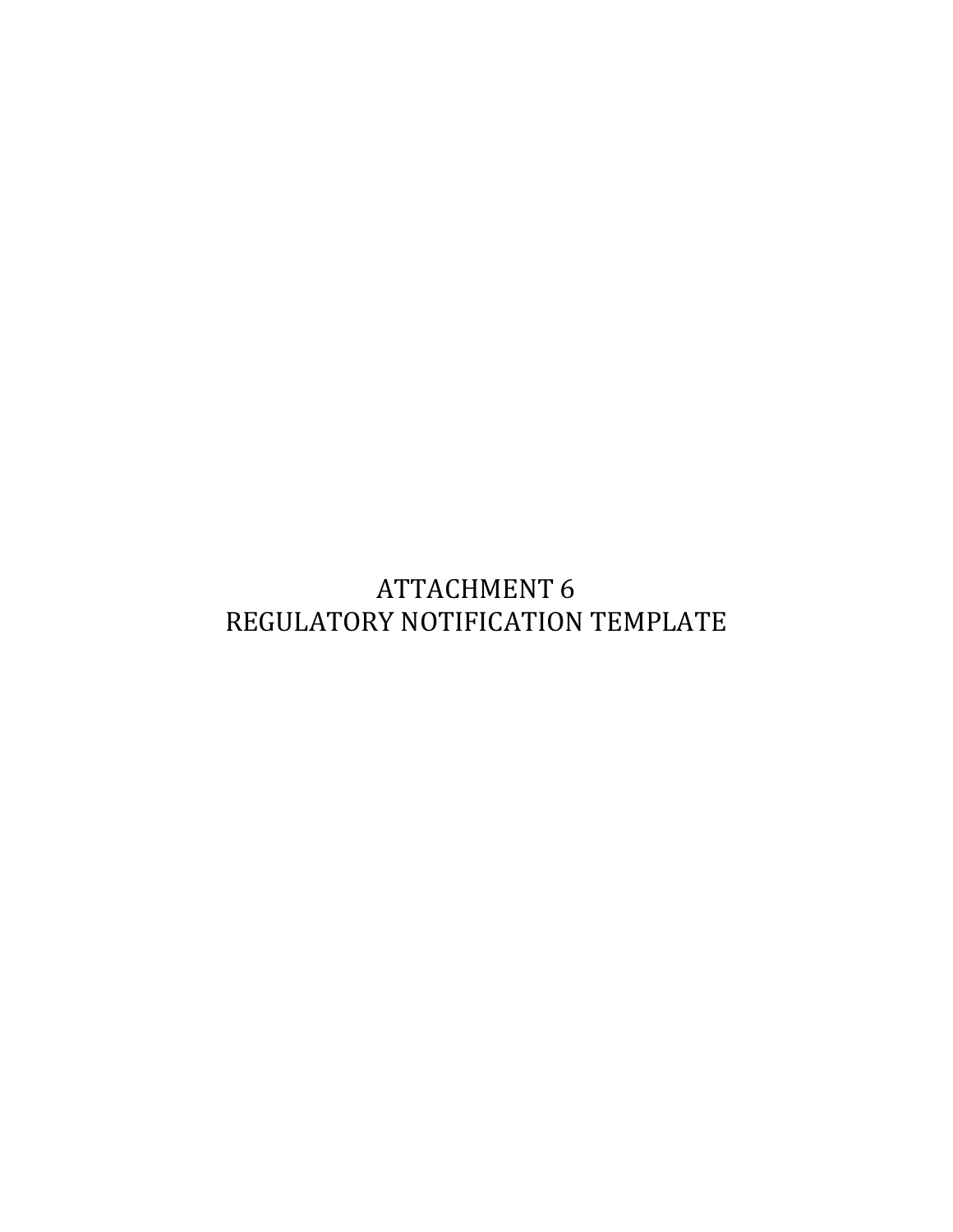

# **EMERGENCY NOTIFICATION**

#### **DATE:**

| TO:             | John Paasch, Chief: Flood Operations Branch: DWR Division of Flood<br>Management                            |
|-----------------|-------------------------------------------------------------------------------------------------------------|
|                 | Susan Dell'Osso, President, Trustee: RD 2062                                                                |
| <b>FROM:</b>    | Gilbert Cosio, Jr., District Engineer: RD 2062                                                              |
| <b>SUBJECT:</b> | Reclamation District No. 2062: Emergency Notification<br><b>Request for Regulatory Coordination Support</b> |

#### Mr. Paasch,

Reclamation District No. 2062, Stewart Tract, is preparing for an imminent emergency situation. Depending on changes in weather and river conditions, the District shall declare that there is an emergency situation that may threaten the District's ability to provide flood protection. The District is formally requesting the support of the Flood Operations Branch Chief of the California Department of Water Resources to support the District efforts to notify all required regulatory agencies to satisfy state and federal notification requirements. It is the intent of the District to prepare for and flood fight any and all incidents that may arise during this pending emergency situation.

The Notification that is being requested by the District should satisfy the regulatory agencies request to provide sufficient time to respond to the pending actions. Depending on conditions, and willingness of the responding regulatory agencies, representatives may be able to access the District levees along with the District Incident Commander or District Engineer to assess the flood fight preparations or potential ongoing activities. The representative must be properly equipped with suitable supplies and equipment to be prepared for on-site conditions. Contact me immediately for any information at (916) 456-4400 or (916) 761-1282.

 Regards, 

<u> 1989 - John Stein, Amerikaansk politiker († 1908)</u>

Gilbert Cosio, Jr., District Engineer Reclamation District No. 2062 

MM/GC 4641/MEMO‐STANDARD.DOCX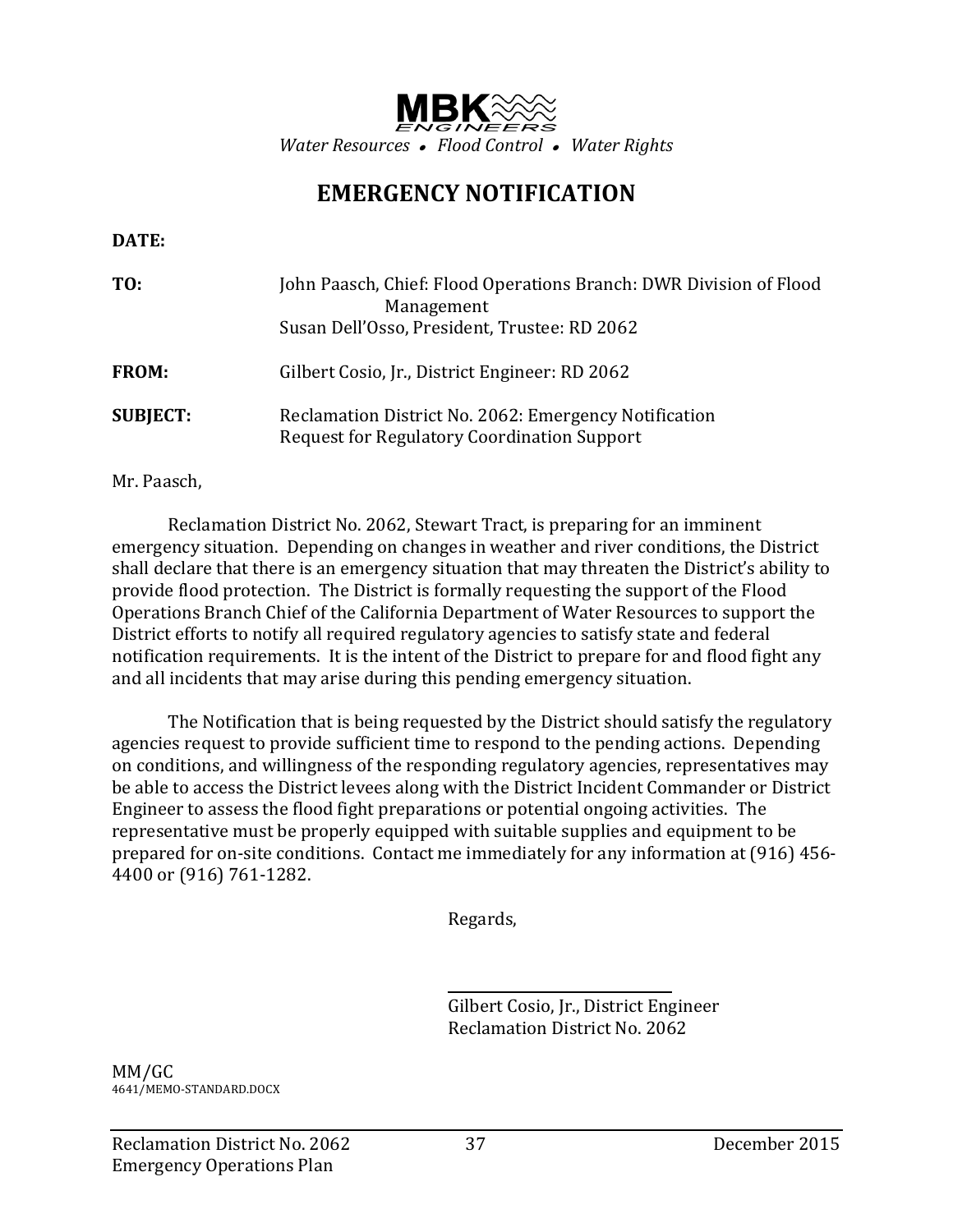# **ATTACHMENT 7** PL84-99 REQUEST